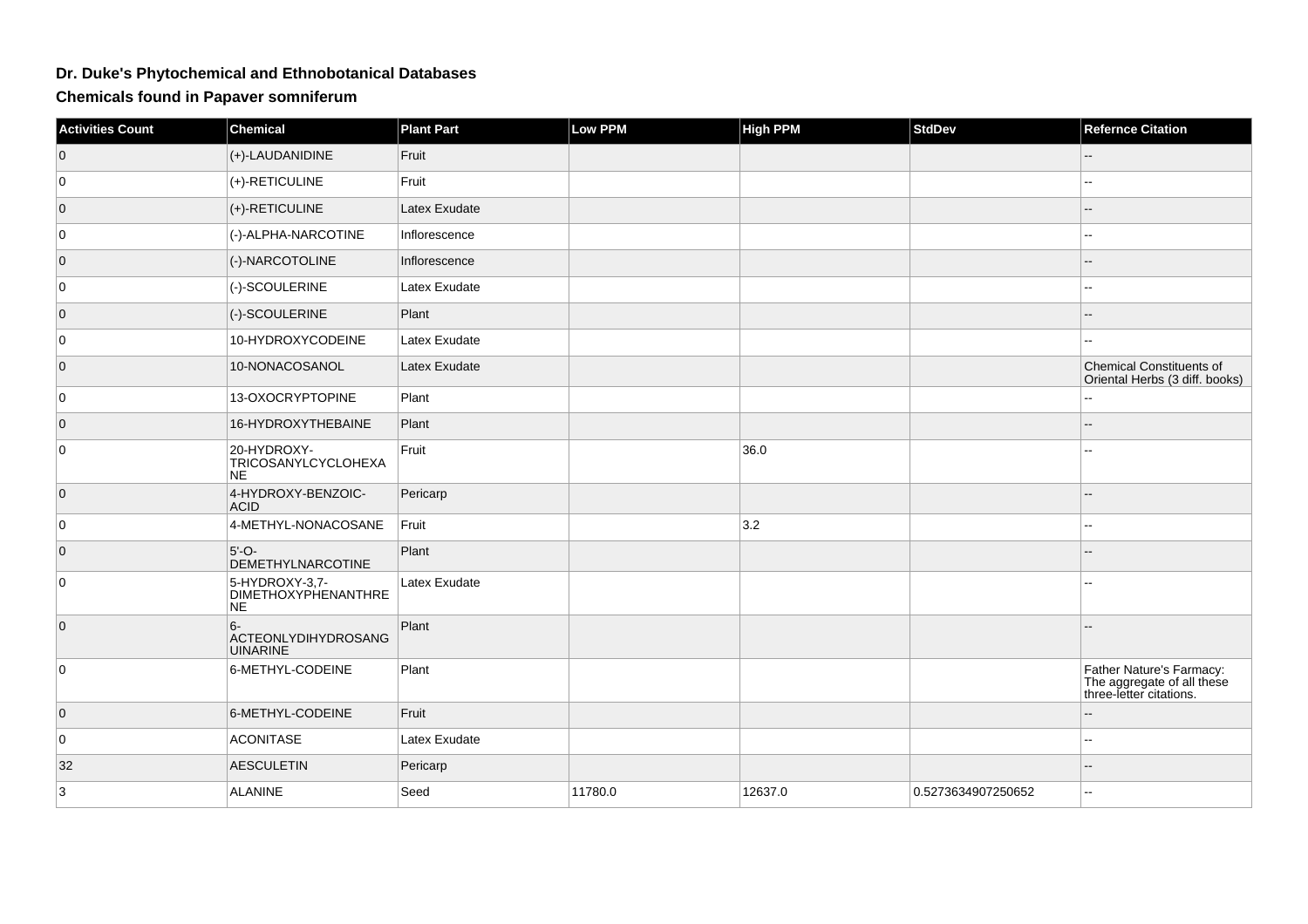| <b>Activities Count</b> | <b>Chemical</b>       | <b>Plant Part</b>     | <b>Low PPM</b> | <b>High PPM</b> | <b>StdDev</b>        | <b>Refernce Citation</b>                                                                                                                                                 |
|-------------------------|-----------------------|-----------------------|----------------|-----------------|----------------------|--------------------------------------------------------------------------------------------------------------------------------------------------------------------------|
| $\mathbf 0$             | <b>ALKALOIDS</b>      | Latex Exudate         | 50000.0        | 250000.0        |                      | ANON. 1948-1976. The<br>Wealth of India raw materials.<br>Publications and Information<br>Directorate, CSIR, New Delhi.<br>11 volumes.                                   |
| 5                       | <b>ALLOCRYPTOPINE</b> | Plant                 |                |                 |                      | Father Nature's Farmacy:<br>The aggregate of all these<br>three-letter citations.                                                                                        |
| 15                      | ALPHA-LINOLENIC-ACID  | Seed                  | 1400.0         | 5564.0          | -0.22115561650586155 |                                                                                                                                                                          |
| $\boldsymbol{2}$        | ALPHA-NARCOTINE       | Plant                 |                |                 |                      | Jeffery B. Harborne and H.<br>Baxter, eds. 1983.<br>Phytochemical Dictionary. A<br>Handbook of Bioactive<br>Compounds from Plants.<br>Taylor & Frost, London. 791<br>pp. |
| 17                      | <b>APOMORPHINE</b>    | Plant                 |                |                 |                      | Father Nature's Farmacy:<br>The aggregate of all these<br>three-letter citations.                                                                                        |
| 0                       | <b>APOREINE</b>       | Fruit                 |                |                 |                      |                                                                                                                                                                          |
| $\mathbf 0$             | ARABINOSE             | Fruit                 |                |                 |                      | ANON. 1948-1976. The<br>Wealth of India raw materials.<br>Publications and Information<br>Directorate, CSIR, New Delhi.<br>11 volumes.                                   |
| $\mathbf 0$             | ARACHIDIC-ACID        | Seed                  | 1720.0         | 1920.0          | -0.4678536622769215  | ANON. 1948-1976. The<br>Wealth of India raw materials.<br>Publications and Information<br>Directorate, CSIR, New Delhi.<br>11 volumes.                                   |
| $\overline{0}$          | ARACHIDIC-ACID        | Seed Oil              |                |                 |                      |                                                                                                                                                                          |
| 14                      | <b>ARGININE</b>       | Seed                  | 19950.0        | 21401.0         | -0.1371677842175051  | $\sim$                                                                                                                                                                   |
| 112                     | ASCORBIC-ACID         | <b>Tissue Culture</b> |                |                 |                      |                                                                                                                                                                          |
| 112                     | ASCORBIC-ACID         | Fruit                 |                | 1120.0          | -0.21485077361679586 | $\overline{\phantom{a}}$                                                                                                                                                 |
| 112                     | ASCORBIC-ACID         | Seed                  |                | 0.0             | -0.33845664486186666 | $\sim$                                                                                                                                                                   |
| 0                       | ASH                   | Seed                  | 65450.0        | 75060.0         | 0.8175065645162889   |                                                                                                                                                                          |
| 3                       | ASPARTIC-ACID         | Seed                  | 22020.0        | 23622.0         | 0.09170736062604648  | $\overline{a}$                                                                                                                                                           |
| $\mathbf{1}$            | <b>BEHENIC-ACID</b>   | Latex Exudate         |                |                 |                      | $\sim$                                                                                                                                                                   |
| 130                     | <b>BERBERINE</b>      | Plant                 |                |                 |                      | Father Nature's Farmacy:<br>The aggregate of all these<br>three-letter citations.                                                                                        |
| 53                      | BETA-CAROTENE         | Seed                  |                |                 |                      |                                                                                                                                                                          |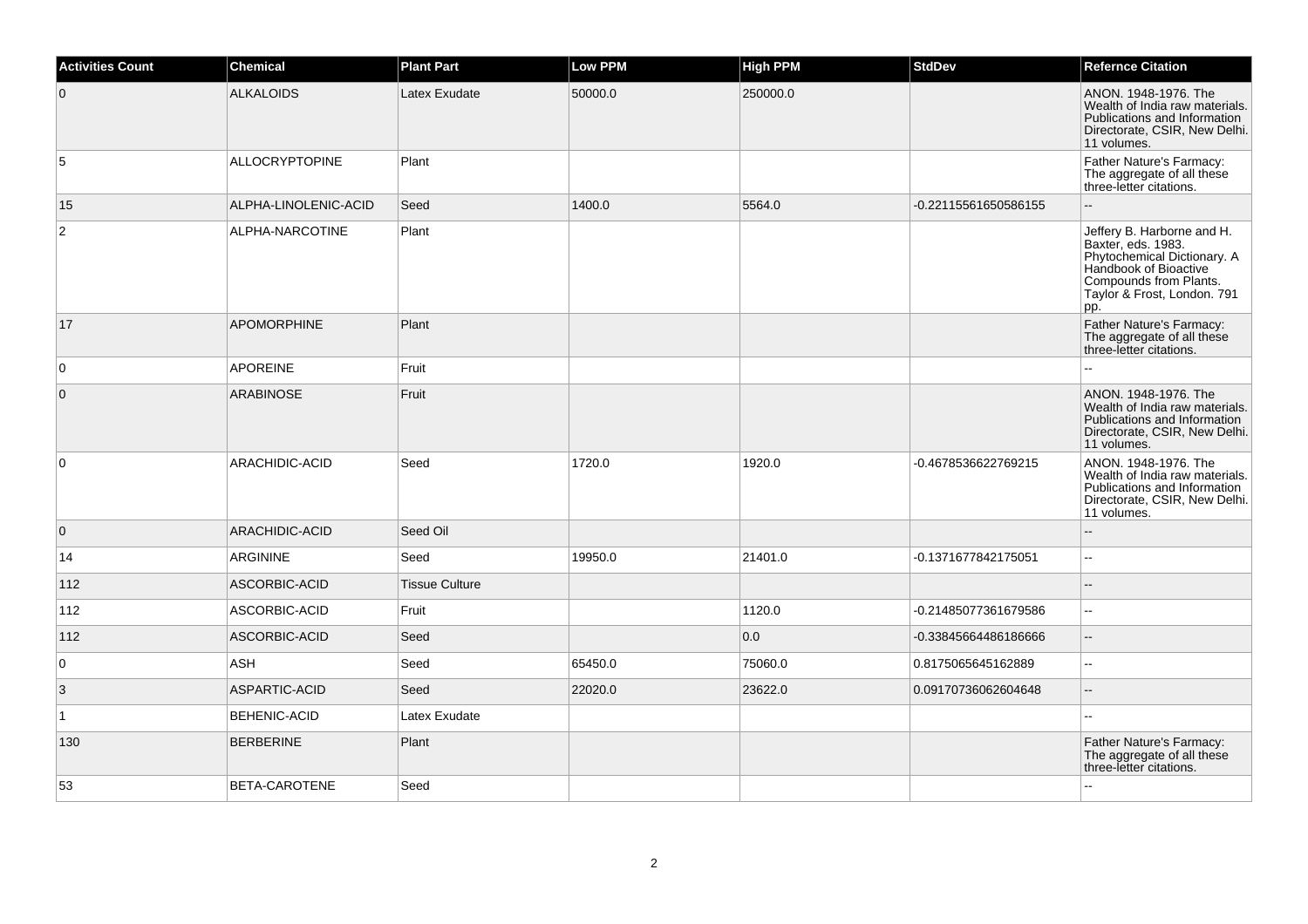| <b>Activities Count</b> | <b>Chemical</b>        | <b>Plant Part</b> | <b>Low PPM</b> | <b>High PPM</b> | <b>StdDev</b>       | <b>Refernce Citation</b>                                                                                                                                                                        |
|-------------------------|------------------------|-------------------|----------------|-----------------|---------------------|-------------------------------------------------------------------------------------------------------------------------------------------------------------------------------------------------|
| 47                      | BETA-SITOSTEROL        | Fruit             |                |                 |                     |                                                                                                                                                                                                 |
| 47                      | <b>BETA-SITOSTEROL</b> | Seed              | 520.0          | 550.0           | -0.4199216005919147 | Spiller, G. A. 1996 (Spiller, G.<br>A. Ed. 1996. CRC Handbook<br>of Lipids in Human Nutrition.<br>CRC Press. Boca Raton, FL.<br>233 pp.)                                                        |
| $\overline{4}$          | <b>BORON</b>           | Seed              | 15.0           | 95.0            | 3.362596404439195   | Betting on Boron,<br>Unpublished draft by J. A.<br>Duke on file at USDA, draft<br>and papers relating to boron<br>percentages. Includes<br>Internat. Z. Vit. Ern.<br>Forschung 43:1973 (boron). |
| 102                     | CAFFEIC-ACID           | Pericarp          |                |                 |                     |                                                                                                                                                                                                 |
| 102                     | CAFFEIC-ACID           | Leaf              |                |                 |                     | Jeffery B. Harborne and H.<br>Baxter, eds. 1983.<br>Phytochemical Dictionary. A<br>Handbook of Bioactive<br>Compounds from Plants.<br>Taylor & Frost, London. 791<br>pp.                        |
| 28                      | <b>CALCIUM</b>         | Seed              | 13807.0        | 16214.0         | 2.216307236056363   | $\sim$ $\sim$                                                                                                                                                                                   |
| $\overline{2}$          | <b>CAMPESTEROL</b>     | Seed              | 200.0          | 240.0           | -0.1263974543876007 | Spiller, G. A. 1996 (Spiller, G.<br>A. Ed. 1996. CRC Handbook<br>of Lipids in Human Nutrition.<br>CRC Press. Boca Raton, FL.<br>233 pp.)                                                        |
| $\vert$ 1               | <b>CANADINE</b>        | Plant             |                |                 |                     |                                                                                                                                                                                                 |
| $\mathbf 0$             | <b>CAOUTCHOUC</b>      | Latex Exudate     | 50000.0        | 100000.0        | 0.9231280046840273  | ANON. 1948-1976. The<br>Wealth of India raw materials.<br>Publications and Information<br>Directorate, CSIR, New Delhi.<br>11 volumes.                                                          |
| $\mathbf 0$             | <b>CARBOHYDRATES</b>   | Seed              | 236900.0       | 254130.0        | -1.0701424676432536 | $\sim$ $\sim$                                                                                                                                                                                   |
| $\vert$ 1               | CATALASE               | Latex Exudate     |                |                 |                     | $\overline{\phantom{a}}$                                                                                                                                                                        |
| 0                       | CERYL-PALMITATE        | Latex Exudate     |                |                 |                     | ANON. 1948-1976. The<br>Wealth of India raw materials.<br>Publications and Information<br>Directorate, CSIR, New Delhi.<br>11 volumes.                                                          |
| 20                      | <b>CHOLINE</b>         | Plant             |                |                 |                     |                                                                                                                                                                                                 |
| 24                      | <b>CHROMIUM</b>        | Seed              |                | 13.4            | 1.269730108106075   | $\overline{a}$                                                                                                                                                                                  |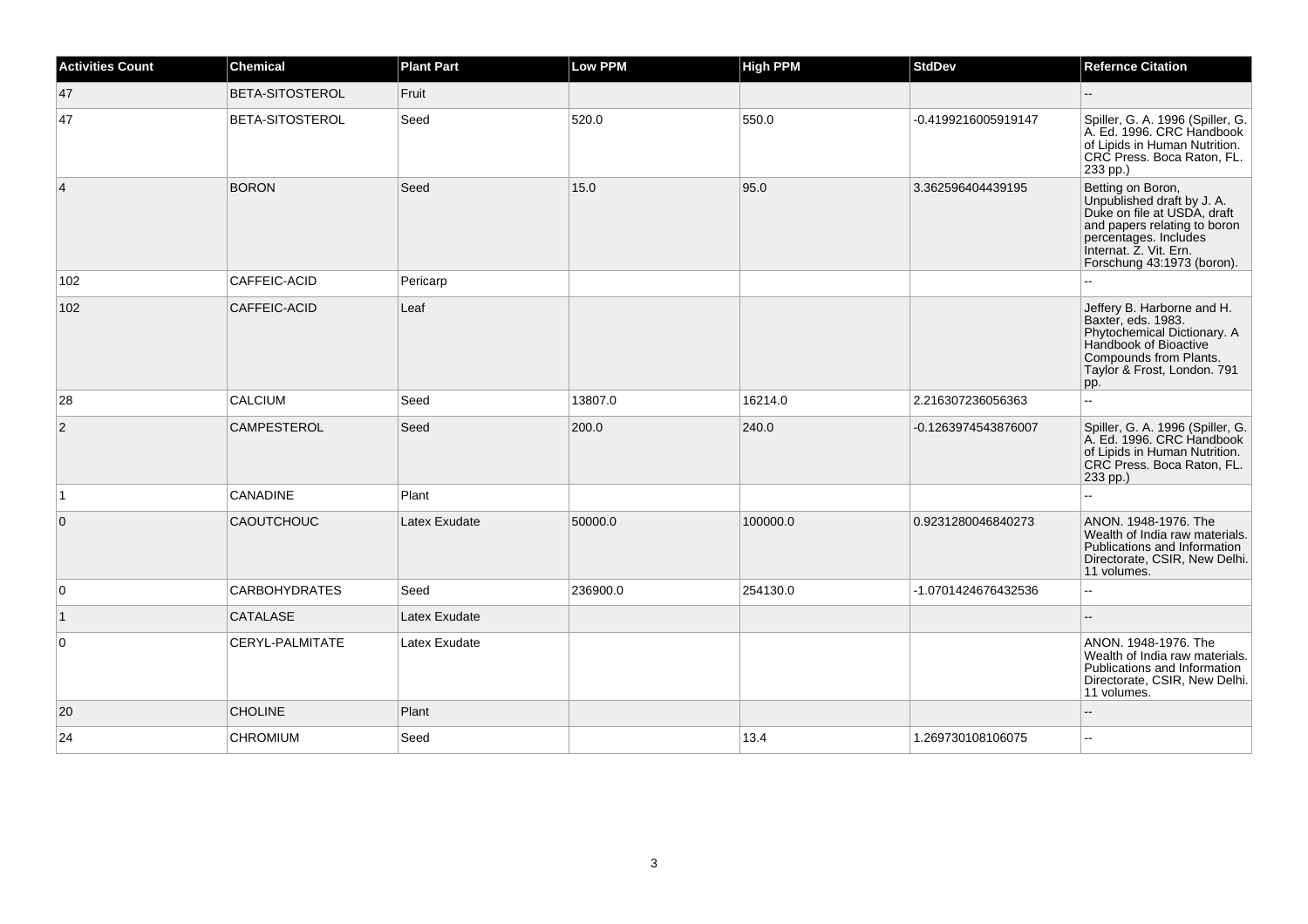| <b>Activities Count</b> | <b>Chemical</b>  | <b>Plant Part</b>     | <b>Low PPM</b> | <b>High PPM</b> | <b>StdDev</b>       | <b>Refernce Citation</b>                                                                                                               |
|-------------------------|------------------|-----------------------|----------------|-----------------|---------------------|----------------------------------------------------------------------------------------------------------------------------------------|
| 23                      | CITRIC-ACID      | Latex Exudate         |                |                 |                     | ANON. 1948-1976. The<br>Wealth of India raw materials.<br>Publications and Information<br>Directorate, CSIR, New Delhi.<br>11 volumes. |
| $\overline{2}$          | <b>COBALT</b>    | Seed                  |                | 0.4             | -0.1885954172151604 | L.                                                                                                                                     |
| $\overline{0}$          | <b>CODAMINE</b>  | Fruit                 |                |                 |                     | --                                                                                                                                     |
| 0                       | <b>CODAMINE</b>  | Plant                 |                |                 |                     | Щ,                                                                                                                                     |
| $\overline{0}$          | <b>CODAMINE</b>  | Latex Exudate         |                | 10.0            |                     |                                                                                                                                        |
| 14                      | CODEINE          | Root                  | 100.0          | 200.0           |                     |                                                                                                                                        |
| 14                      | <b>CODEINE</b>   | <b>Stem</b>           |                | 100.0           |                     |                                                                                                                                        |
| 14                      | <b>CODEINE</b>   | Leaf                  | 60.0           | 430.0           |                     | --                                                                                                                                     |
| 14                      | <b>CODEINE</b>   | Inflorescence         |                |                 |                     |                                                                                                                                        |
| 14                      | CODEINE          | <b>Tissue Culture</b> | 34.0           | 200.0           |                     | Ξ.                                                                                                                                     |
| 14                      | CODEINE          | Plant                 |                |                 |                     | --                                                                                                                                     |
| 14                      | <b>CODEINE</b>   | Hypocotyl             |                |                 |                     | ۵.                                                                                                                                     |
| 14                      | <b>CODEINE</b>   | Latex Exudate         | 5000.0         | 40000.0         |                     | --                                                                                                                                     |
| 14                      | <b>CODEINE</b>   | Shoot                 |                | 14.0            |                     |                                                                                                                                        |
| 14                      | <b>CODEINE</b>   | Seed                  | 0.1            | 440.0           |                     |                                                                                                                                        |
| 14                      | <b>CODEINE</b>   | Gum                   |                | 35000.0         |                     | --                                                                                                                                     |
| 14                      | <b>CODEINE</b>   | Resin, Exudate, Sap   |                | 34700.0         |                     | --                                                                                                                                     |
| 14                      | <b>CODEINE</b>   | Fruit                 | 400.0          | 1320.0          |                     |                                                                                                                                        |
| $\overline{0}$          | CODEINE-N-OXIDE  | Fruit                 |                | 50.0            |                     |                                                                                                                                        |
| 0                       | CODEINE-N-OXIDE  | Latex Exudate         |                |                 |                     | Chemical Constituents of<br>Oriental Herbs (3 diff. books)                                                                             |
| $\overline{0}$          | <b>CODEINONE</b> | Plant                 |                |                 |                     | Father Nature's Farmacy:<br>The aggregate of all these<br>three-letter citations.                                                      |
| 12                      | <b>COPPER</b>    | Seed                  | 16.0           | 23.0            | 0.7424671767599702  | Ξ.                                                                                                                                     |
| $\vert 3 \vert$         | <b>COPTISINE</b> | Plant                 |                |                 |                     | $\overline{\phantom{a}}$                                                                                                               |
| 3                       | <b>COPTISINE</b> | Leaf                  |                |                 |                     | ۵.                                                                                                                                     |
| $\vert 3 \vert$         | <b>COPTISINE</b> | Stem                  |                |                 |                     |                                                                                                                                        |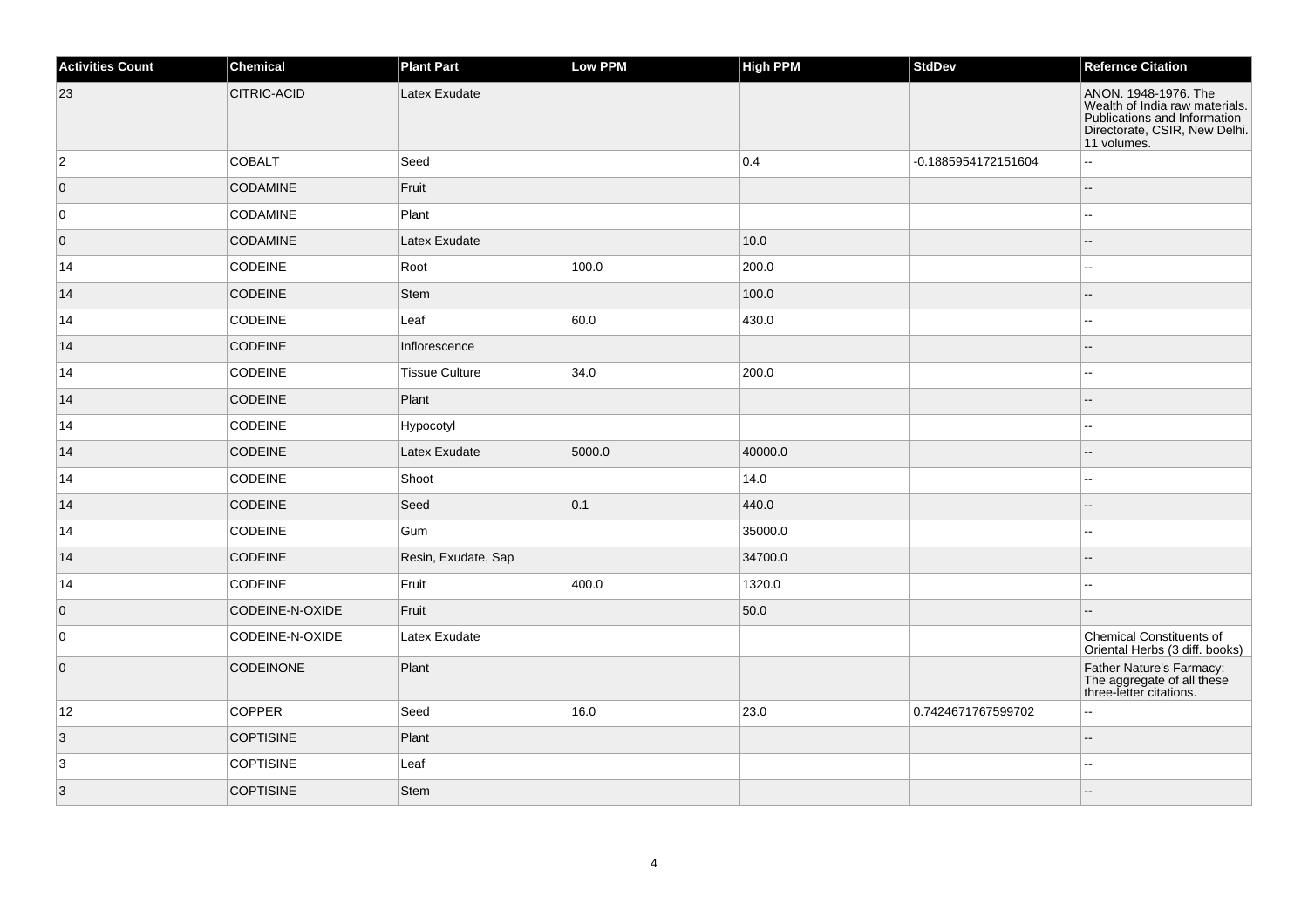| <b>Activities Count</b> | Chemical                                   | <b>Plant Part</b>     | <b>Low PPM</b> | <b>High PPM</b> | <b>StdDev</b>     | <b>Refernce Citation</b>                                                                                                               |
|-------------------------|--------------------------------------------|-----------------------|----------------|-----------------|-------------------|----------------------------------------------------------------------------------------------------------------------------------------|
| 3                       | <b>COPTISINE</b>                           | Seed                  |                |                 |                   |                                                                                                                                        |
| $\vert$ 3               | <b>COPTISINE</b>                           | Root                  |                |                 |                   |                                                                                                                                        |
| $\overline{c}$          | <b>COREXIMINE</b>                          | Plant                 |                |                 |                   |                                                                                                                                        |
| $\overline{3}$          | <b>CORYTUBERINE</b>                        | Plant                 |                |                 |                   | Father Nature's Farmacy:<br>The aggregate of all these<br>three-letter citations.                                                      |
| $\overline{0}$          | <b>COTARNOLINE</b>                         | Fruit                 |                |                 |                   | ц,                                                                                                                                     |
| $\vert$ 1               | <b>CRYPTOPINE</b>                          | <b>Tissue Culture</b> |                |                 |                   |                                                                                                                                        |
| $\vert$ 1               | <b>CRYPTOPINE</b>                          | Fruit                 |                |                 |                   | $\overline{a}$                                                                                                                         |
| $\mathbf{1}$            | <b>CRYPTOPINE</b>                          | Gum                   |                | 1000.0          |                   |                                                                                                                                        |
| $\overline{1}$          | <b>CRYPTOPINE</b>                          | Plant                 |                |                 |                   | $\overline{\phantom{a}}$                                                                                                               |
| $\overline{1}$          | <b>CRYPTOPINE</b>                          | Latex Exudate         |                |                 |                   |                                                                                                                                        |
| $\overline{7}$          | CYCLOARTENOL                               | Latex Exudate         |                |                 |                   | <b>Chemical Constituents of</b><br>Oriental Herbs (3 diff. books)                                                                      |
| $\overline{0}$          | <b>CYCLOARTENONE</b>                       | Latex Exudate         |                |                 |                   | Chemical Constituents of<br>Oriental Herbs (3 diff. books)                                                                             |
| $\overline{0}$          | CYCLOLAUDENOL                              | Latex Exudate         |                |                 |                   |                                                                                                                                        |
| $\overline{0}$          | CYCLOLAUDENONE                             | Latex Exudate         |                |                 |                   | Chemical Constituents of<br>Oriental Herbs (3 diff. books)                                                                             |
| $\overline{2}$          | <b>CYSTINE</b>                             | Seed                  | 4530.0         | 4859.0          | 1.188948364030366 | $\overline{\phantom{a}}$                                                                                                               |
| $\vert$ 1               | D-GLUCOSE                                  | Plant                 |                |                 |                   |                                                                                                                                        |
| 0                       | D-MANNOHEPTULOSE                           | Fruit                 |                |                 |                   | Chemical Constituents of<br>Oriental Herbs (3 diff. books)                                                                             |
| 5                       | <b>DAUCOSTEROL</b>                         | Fruit                 |                |                 |                   |                                                                                                                                        |
| $\overline{0}$          | <b>DESMETHYLEPIPORPHYR</b><br><b>OXINS</b> | Plant                 |                |                 |                   | Father Nature's Farmacy:<br>The aggregate of all these<br>three-letter citations.                                                      |
| $\vert$ 1               | <b>DEXTROSE</b>                            | Latex Exudate         | 27000.0        | 33000.0         |                   | ANON. 1948-1976. The<br>Wealth of India raw materials.<br>Publications and Information<br>Directorate, CSIR, New Delhi.<br>11 volumes. |
| $\overline{0}$          | <b>DIASTASE</b>                            | Fruit                 |                |                 |                   | List, P.H. and Horhammer, L.,<br>Hager's Handbuch der<br>Pharmazeutischen Praxis,<br>Vols. 2-6, Springer-Verlag,<br>Berlin, 1969-1979. |
| $\overline{0}$          | <b>DIHYDROPROTOPINE</b>                    | Plant                 |                |                 |                   |                                                                                                                                        |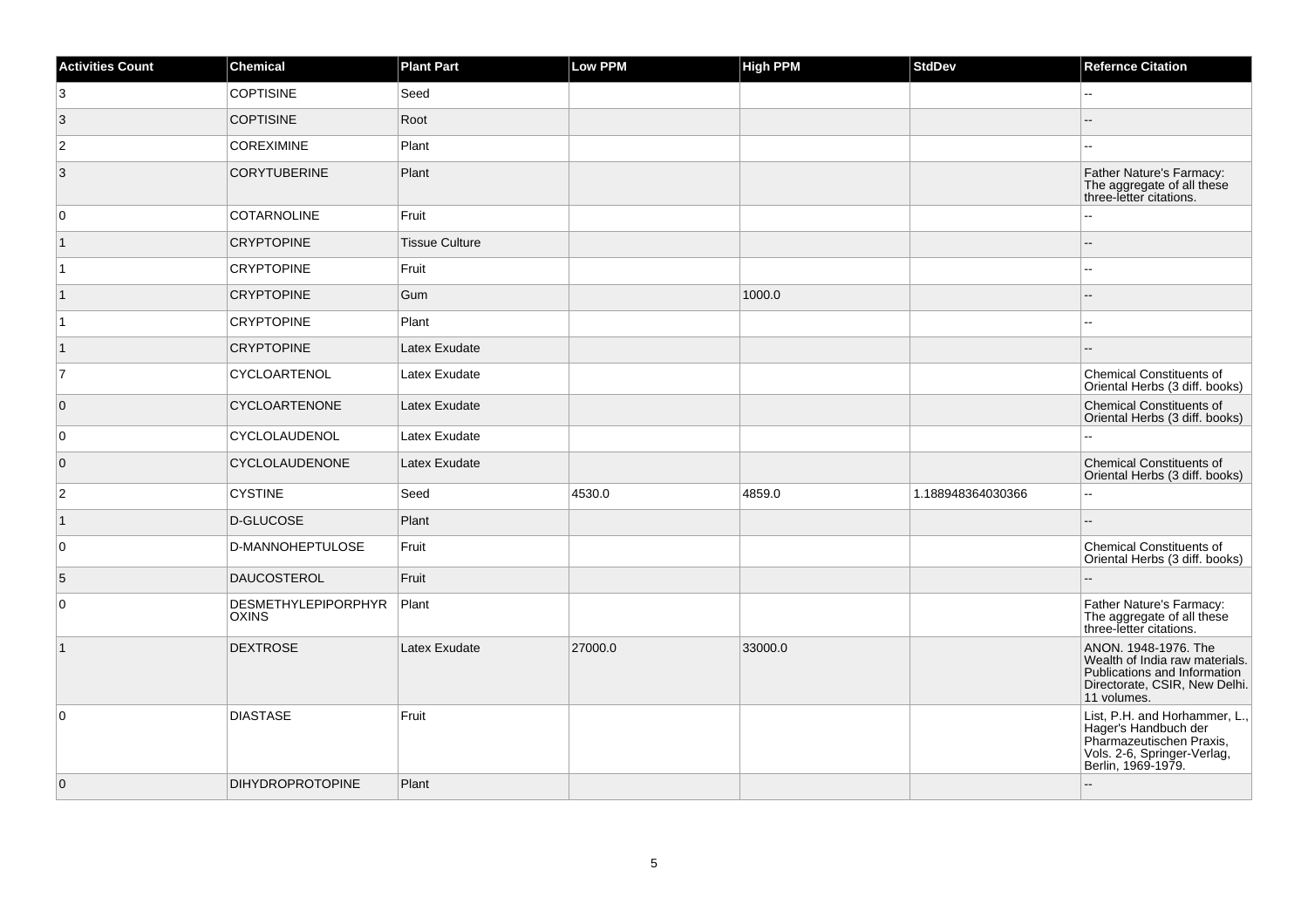| <b>Activities Count</b> | <b>Chemical</b>                                           | <b>Plant Part</b>     | Low PPM  | <b>High PPM</b> | <b>StdDev</b>        | <b>Refernce Citation</b>                                                                                                               |
|-------------------------|-----------------------------------------------------------|-----------------------|----------|-----------------|----------------------|----------------------------------------------------------------------------------------------------------------------------------------|
| 0                       | <b>DIHYDROSANGUINARINE</b>                                | Plant                 |          |                 |                      | --                                                                                                                                     |
| $\overline{0}$          | <b>DIHYDROSANGUINARINE</b>                                | <b>Tissue Culture</b> |          |                 |                      |                                                                                                                                        |
| 0                       | DOPA-DECARBOXYLASE                                        | Latex Exudate         |          |                 |                      | ц,                                                                                                                                     |
| 20                      | <b>DOPAMINE</b>                                           | Latex Exudate         |          |                 |                      |                                                                                                                                        |
| 20                      | <b>DOPAMINE</b>                                           | <b>Tissue Culture</b> |          |                 |                      |                                                                                                                                        |
| $\overline{0}$          | <b>EMULSIN</b>                                            | Fruit                 |          |                 |                      | List, P.H. and Horhammer, L.,<br>Hager's Handbuch der<br>Pharmazeutischen Praxis,<br>Vols. 2-6, Springer-Verlag,<br>Berlin, 1969-1979. |
| $\overline{2}$          | <b>ERYTHRITOL</b>                                         | Fruit                 |          |                 |                      | <b>Chemical Constituents of</b><br>Oriental Herbs (3 diff. books)                                                                      |
| $\overline{0}$          | <b>FAT</b>                                                | Seed                  | 400000.0 | 550000.0        | 1.4991553625628231   | $-$                                                                                                                                    |
| 61                      | <b>FERULIC-ACID</b>                                       | Pericarp              |          |                 |                      | ۵.                                                                                                                                     |
| 15                      | <b>FIBER</b>                                              | Seed                  | 58080.0  | 71818.0         | -0.49714940919128525 | $-$                                                                                                                                    |
| 0                       | <b>FIXED-OIL</b>                                          | Plant                 |          |                 |                      | Ξ.                                                                                                                                     |
| $\overline{0}$          | <b>FUMARASE</b>                                           | Latex Exudate         |          |                 |                      |                                                                                                                                        |
| 0                       | GADOLEIC-ACID                                             | Seed                  | 400.0    | 429.0           | -0.6684981302639723  | $-1$                                                                                                                                   |
| $\overline{0}$          | <b>GLAUDINE</b>                                           | Plant                 |          |                 |                      |                                                                                                                                        |
| 0                       | <b>GLUTAMATE-</b><br>OXALOACETATE-<br><b>TRANSAMINASE</b> | Latex Exudate         |          |                 |                      |                                                                                                                                        |
| $\overline{0}$          | GLUTAMATE-PYRUVATE-<br><b>TRANSAMINASE</b>                | Latex Exudate         |          |                 |                      |                                                                                                                                        |
| 8                       | <b>GLUTAMIC-ACID</b>                                      | Seed                  | 45410.0  | 48713.0         | 0.2953271998679615   | шш.                                                                                                                                    |
| 12                      | <b>GLYCINE</b>                                            | Seed                  | 11230.0  | 12047.0         | 0.15829068106143418  | ш,                                                                                                                                     |
| $\overline{0}$          | GLYOXYLATE-REDUCTASE Latex Exudate                        |                       |          |                 |                      | L.                                                                                                                                     |
| $\overline{0}$          | <b>GNOSCOPINE</b>                                         | Fruit                 |          |                 |                      |                                                                                                                                        |
| 0                       | <b>GNOSCOPINE</b>                                         | Plant                 |          |                 |                      |                                                                                                                                        |
| $\overline{7}$          | <b>HISTIDINE</b>                                          | Seed                  | 5280.0   | 5664.0          | -0.12231192018547095 | $-$                                                                                                                                    |
| 0                       | <b>HYDROCOTARNINE</b>                                     | Plant                 |          |                 |                      |                                                                                                                                        |
| $\overline{0}$          | <b>HYDROCOTARNINE</b>                                     | Fruit                 |          |                 |                      |                                                                                                                                        |
| $\overline{0}$          | <b>HYDROXYCODEINE</b>                                     | Plant                 |          |                 |                      |                                                                                                                                        |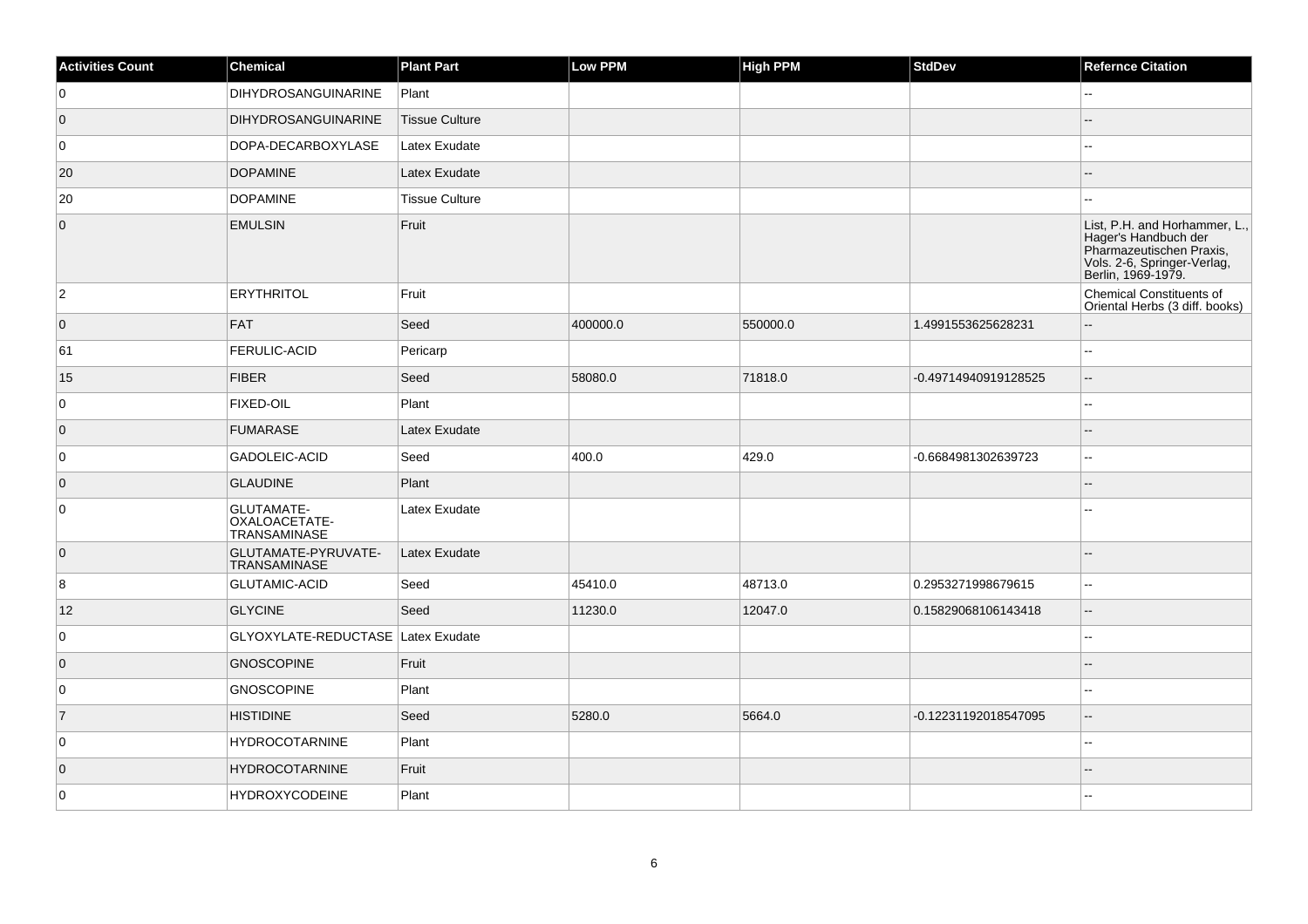| $\overline{0}$<br><b>INVERTASE</b><br>Latex Exudate                        | ANON. 1948-1976. The<br>Wealth of India raw materials.<br>Publications and Information                                                 |
|----------------------------------------------------------------------------|----------------------------------------------------------------------------------------------------------------------------------------|
|                                                                            | Directorate, CSIR, New Delhi.<br>11 volumes.                                                                                           |
| 12<br><b>IODINE</b><br>Seed<br>-0.27786693191236994<br>0.006               | ANON. 1948-1976. The<br>Wealth of India raw materials.<br>Publications and Information<br>Directorate, CSIR, New Delhi.<br>11 volumes. |
| 6<br><b>IRON</b><br>Seed<br>91.0<br>143.0<br>-0.03620914616399296          | $\overline{\phantom{a}}$                                                                                                               |
| 5<br><b>ISOBOLDINE</b><br>Latex Exudate                                    |                                                                                                                                        |
| 5<br><b>ISOBOLDINE</b><br>Plant                                            |                                                                                                                                        |
| 0<br><b>ISOCITRATE-</b><br>Latex Exudate<br><b>DEHYDROGENASE</b>           |                                                                                                                                        |
| <b>ISOCITRATE-LYASE</b><br>$\overline{0}$<br>Latex Exudate                 |                                                                                                                                        |
| $\mathbf 0$<br>Plant<br><b>ISOCORYPALMINE</b>                              | List, P.H. and Horhammer, L.,<br>Hager's Handbuch der<br>Pharmazeutischen Praxis,<br>Vols. 2-6, Springer-Verlag,<br>Berlin, 1969-1979. |
| 3<br><b>ISOLEUCINE</b><br>Seed<br>9050.0<br>9708.0<br>-0.09998279304064013 |                                                                                                                                        |
| 22<br><b>ISOQUERCITRIN</b><br>Flower                                       | $\overline{\phantom{a}}$                                                                                                               |
| $\overline{c}$<br><b>ISOQUINOLINE</b><br>Plant                             |                                                                                                                                        |
| 0<br>Seed<br>5330.0<br><b>KILOCALORIES</b><br>5718.0<br>0.6724550008044287 | $\overline{\phantom{a}}$                                                                                                               |
| L-DOPA-DECARBOXYLASE<br>$\overline{0}$<br>Latex Exudate                    |                                                                                                                                        |
| $\mathbf 0$<br>LACTATE-<br>Latex Exudate<br><b>DEHYDROGENASE</b>           | $\sim$                                                                                                                                 |
| 8<br>LACTIC-ACID<br>10000.0<br>Latex Exudate<br>20000.0                    | ANON. 1948-1976. The<br>Wealth of India raw materials.<br>Publications and Information<br>Directorate, CSIR, New Delhi.<br>11 volumes. |
| 0<br><b>LANTHOPINE</b><br>Fruit                                            | ۵.                                                                                                                                     |
| $\overline{0}$<br><b>LANTHOPINE</b><br>Plant                               |                                                                                                                                        |
| 0<br>LAUDANIDINE<br>Plant                                                  | $\sim$                                                                                                                                 |
| 30.0<br>$\mathbf 0$<br>LAUDANIDINE<br>Latex Exudate                        |                                                                                                                                        |
| Plant<br>$\vert$ 1<br>LAUDANINE                                            |                                                                                                                                        |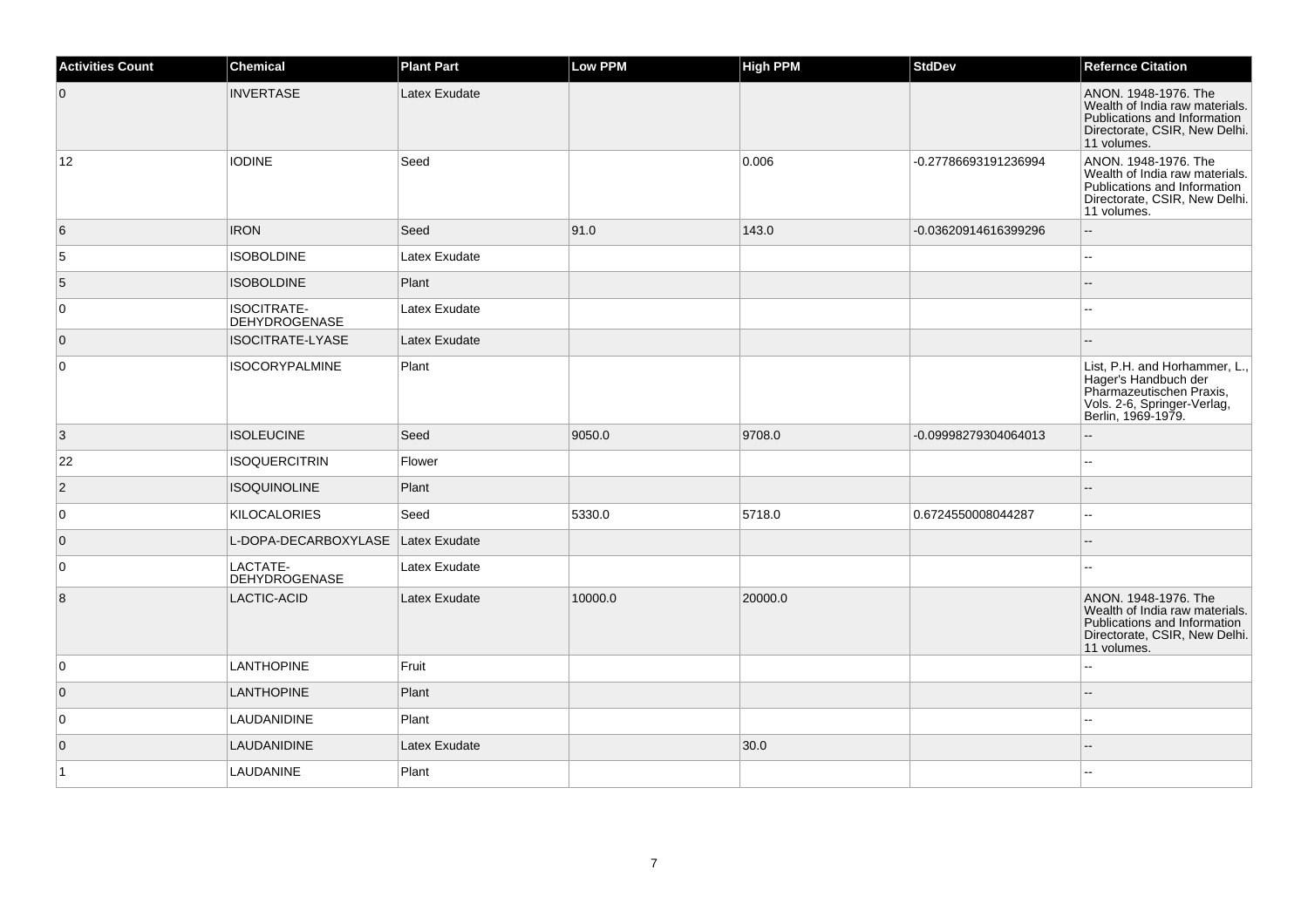| <b>Activities Count</b> | <b>Chemical</b>                 | <b>Plant Part</b> | Low PPM  | <b>High PPM</b> | <b>StdDev</b>        | <b>Refernce Citation</b>                                                                                                               |
|-------------------------|---------------------------------|-------------------|----------|-----------------|----------------------|----------------------------------------------------------------------------------------------------------------------------------------|
|                         | LAUDANINE                       | Latex Exudate     |          | 100.0           |                      | $\mathbf{u}$                                                                                                                           |
| 4                       | <b>LAUDANOSINE</b>              | Plant             |          |                 |                      |                                                                                                                                        |
| $\vert$ 4               | <b>LAUDANOSINE</b>              | Gum               |          |                 |                      |                                                                                                                                        |
| 4                       | LAUDANOSINE                     | Latex Exudate     |          |                 |                      | 44                                                                                                                                     |
| $\vert$ 4               | LAUDANOSINE                     | Fruit             |          |                 |                      |                                                                                                                                        |
| $\overline{7}$          | LAURIC-ACID                     | Seed Oil          |          |                 |                      |                                                                                                                                        |
| $\overline{0}$          | LAUROLEIC-ACID                  | Seed Oil          |          |                 |                      | $-$                                                                                                                                    |
| 20                      | <b>LECITHIN</b>                 | Seed              |          | 28000.0         | 0.024823897304513683 | ANON. 1948-1976. The<br>Wealth of India raw materials.<br>Publications and Information<br>Directorate, CSIR, New Delhi.<br>11 volumes. |
| $ 2\rangle$             | <b>LEUCINE</b>                  | Seed              | 14840.0  | 15919.0         | -0.11126836523363871 | Щ.                                                                                                                                     |
| $\overline{1}$          | LIGNOCERIC-ACID                 | Latex Exudate     |          |                 |                      | --                                                                                                                                     |
| 27                      | LINOLEIC-ACID                   | Latex Exudate     |          |                 |                      |                                                                                                                                        |
| 27                      | LINOLEIC-ACID                   | Seed Oil          |          |                 |                      |                                                                                                                                        |
| 27                      | LINOLEIC-ACID                   | Seed              | 300335.0 | 309465.0        | 1.7336932275463397   | --                                                                                                                                     |
| $\overline{0}$          | LINOLENOLEIC-ACID               | Seed Oil          |          |                 |                      |                                                                                                                                        |
| $\overline{0}$          | <b>LIPASE</b>                   | Latex Exudate     |          |                 |                      | List, P.H. and Horhammer, L.,<br>Hager's Handbuch der<br>Pharmazeutischen Praxis,<br>Vols. 2-6, Springer-Verlag,<br>Berlin, 1969-1979. |
| $\vert 4 \vert$         | <b>LYSINE</b>                   | Seed              | 10990.0  | 11789.0         | -0.0419384760006119  | ۵.                                                                                                                                     |
| 65                      | <b>MAGNESIUM</b>                | Seed              | 3148.0   | 15600.0         | 4.99947138282473     | --                                                                                                                                     |
| 11                      | <b>MAGNOFLORINE</b>             | Latex Exudate     |          |                 |                      | List, P.H. and Horhammer, L.,<br>Hager's Handbuch der<br>Pharmazeutischen Praxis,<br>Vols. 2-6, Springer-Verlag,<br>Berlin, 1969-1979. |
| $\overline{0}$          | MALATE-<br><b>DEHYDROGENASE</b> | Latex Exudate     |          |                 |                      |                                                                                                                                        |
| 15                      | MALIC-ACID                      | Latex Exudate     |          |                 |                      | ANON. 1948-1976. The<br>Wealth of India raw materials.<br>Publications and Information<br>Directorate, CSIR, New Delhi.<br>11 volumes. |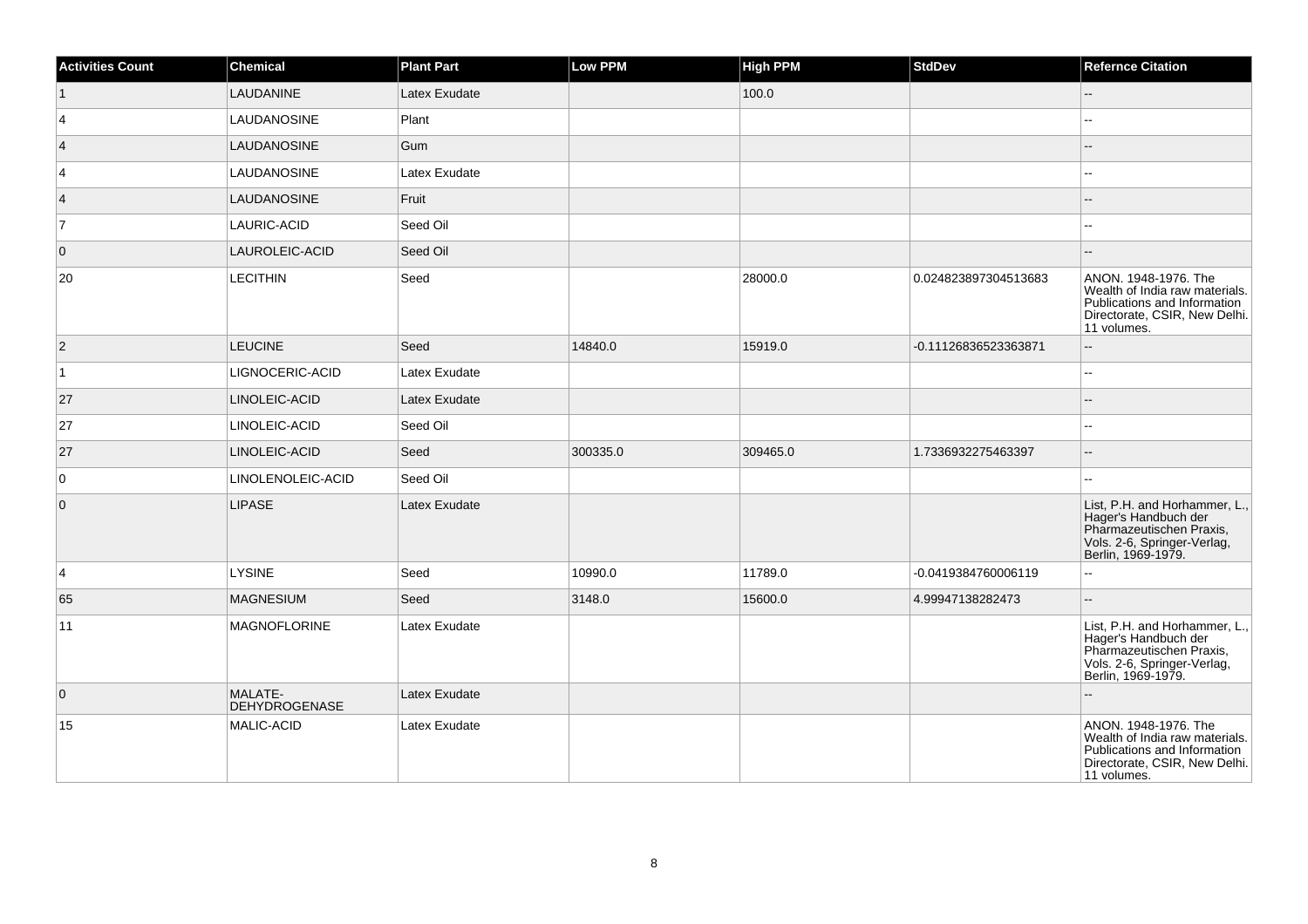| <b>Activities Count</b> | Chemical          | <b>Plant Part</b>   | <b>Low PPM</b> | <b>High PPM</b> | <b>StdDev</b>       | <b>Refernce Citation</b>                                                                                                               |
|-------------------------|-------------------|---------------------|----------------|-----------------|---------------------|----------------------------------------------------------------------------------------------------------------------------------------|
| $\overline{0}$          | <b>MALTASE</b>    | Latex Exudate       |                |                 |                     | ANON. 1948-1976. The<br>Wealth of India raw materials.<br>Publications and Information<br>Directorate, CSIR, New Delhi.<br>11 volumes. |
| 14                      | MANGANESE         | Seed                | 29.0           | 68.0            | 0.18035715210387018 | $\overline{\phantom{a}}$                                                                                                               |
| $\mathbf{0}$            | MECONIC-ACID      | Gum                 |                |                 |                     |                                                                                                                                        |
| 0                       | MECONIC-ACID      | Latex Exudate       |                | 100000.0        |                     | ANON. 1948-1976. The<br>Wealth of India raw materials.<br>Publications and Information<br>Directorate, CSIR, New Delhi.<br>11 volumes. |
| $\overline{0}$          | <b>MECONIDINE</b> | Fruit               |                |                 |                     |                                                                                                                                        |
| $\mathbf 0$             | <b>MECONIN</b>    | Latex Exudate       |                |                 |                     | ANON. 1948-1976. The<br>Wealth of India raw materials.<br>Publications and Information<br>Directorate, CSIR, New Delhi.<br>11 volumes. |
| $\overline{0}$          | <b>MECONINE</b>   | Latex Exudate       |                |                 |                     |                                                                                                                                        |
| 0                       | <b>MECONISIN</b>  | Latex Exudate       |                |                 |                     | ANON. 1948-1976. The<br>Wealth of India raw materials.<br>Publications and Information<br>Directorate, CSIR, New Delhi.<br>11 volumes. |
| 15                      | <b>METHIONINE</b> | Seed                | 4700.0         | 5042.0          | 0.1877773797959893  |                                                                                                                                        |
| 22                      | <b>MORPHINE</b>   | Inflorescence       |                |                 |                     | $\overline{\phantom{a}}$                                                                                                               |
| 22                      | <b>MORPHINE</b>   | <b>Stem</b>         | 10.0           | 300.0           |                     |                                                                                                                                        |
| 22                      | <b>MORPHINE</b>   | Hypocotyl           |                |                 |                     | $\sim$                                                                                                                                 |
| 22                      | <b>MORPHINE</b>   | Root                | 200.0          | 3900.0          |                     |                                                                                                                                        |
| 22                      | <b>MORPHINE</b>   | Shoot               | 39.0           | 1000.0          |                     |                                                                                                                                        |
| 22                      | <b>MORPHINE</b>   | Plant               | 900.0          | 2000.0          |                     |                                                                                                                                        |
| 22                      | <b>MORPHINE</b>   | Latex Exudate       | 30000.0        | 250000.0        |                     |                                                                                                                                        |
| 22                      | <b>MORPHINE</b>   | Seed                | 0.3            | 390.0           |                     |                                                                                                                                        |
| 22                      | <b>MORPHINE</b>   | Leaf                | 28.0           | 8950.0          |                     | ۵.                                                                                                                                     |
| 22                      | <b>MORPHINE</b>   | Resin, Exudate, Sap |                | 196000.0        |                     |                                                                                                                                        |
| 22                      | <b>MORPHINE</b>   | Fruit               | 150.0          | 11200.0         |                     |                                                                                                                                        |
| 22                      | <b>MORPHINE</b>   | Gum                 |                | 115000.0        |                     |                                                                                                                                        |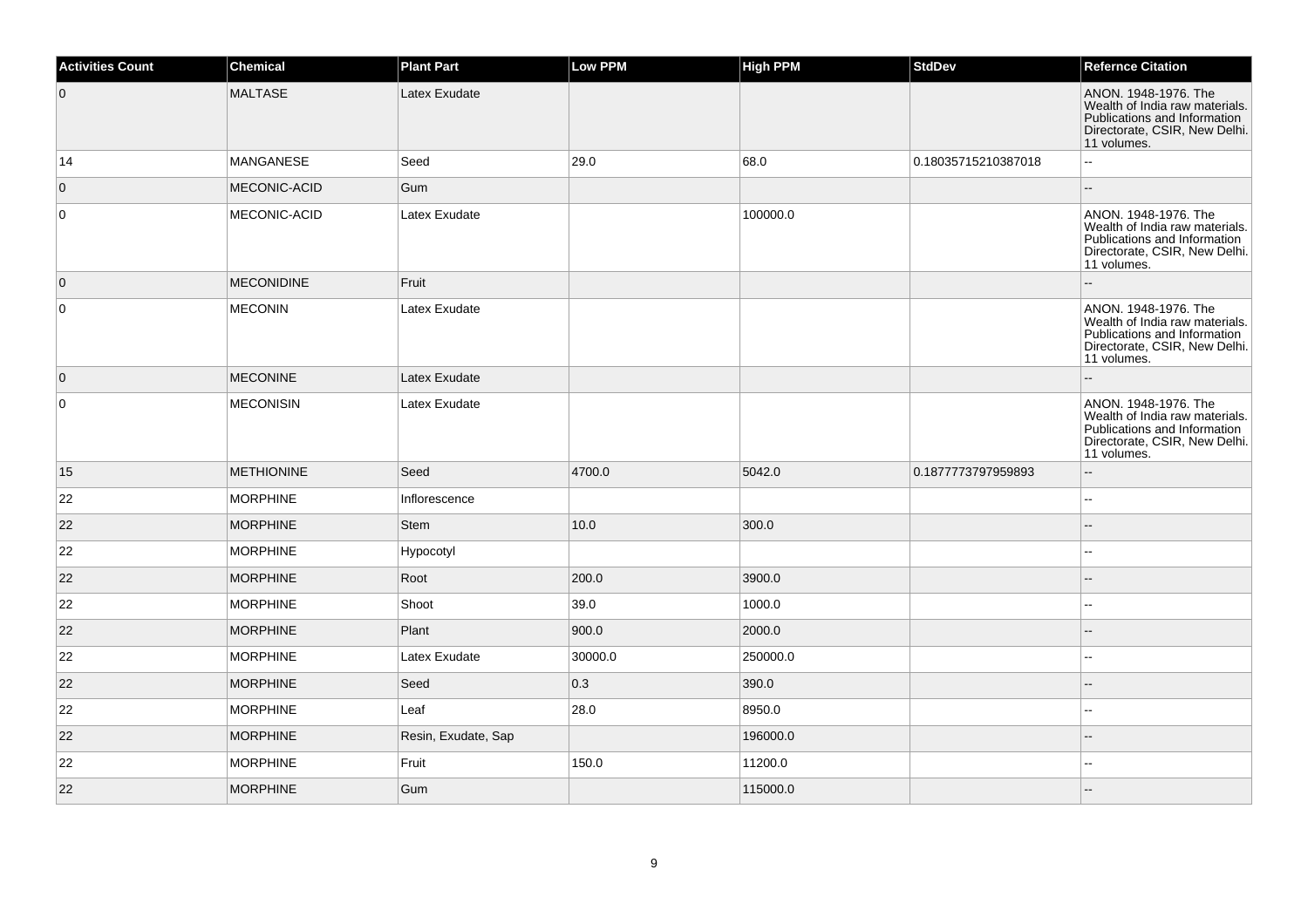| <b>Activities Count</b> | <b>Chemical</b>                                              | <b>Plant Part</b>     | Low PPM | <b>High PPM</b> | StdDev | <b>Refernce Citation</b>                                                                                                           |
|-------------------------|--------------------------------------------------------------|-----------------------|---------|-----------------|--------|------------------------------------------------------------------------------------------------------------------------------------|
| 0                       | MORPHINE-N-OXIDE                                             | Fruit                 |         | 60.0            |        |                                                                                                                                    |
| $\overline{0}$          | MORPHINE-N-OXIDE                                             | Latex Exudate         |         |                 |        | <b>Chemical Constituents of</b><br>Oriental Herbs (3 diff. books)                                                                  |
| 0                       | MORPHINE-N-OXIDE                                             | <b>Stem</b>           |         |                 |        |                                                                                                                                    |
| $\overline{0}$          | MYO-INOSITOL                                                 | Fruit                 |         |                 |        | <b>Chemical Constituents of</b><br>Oriental Herbs (3 diff. books)                                                                  |
| 6                       | MYRISTIC-ACID                                                | Seed Oil              |         |                 |        |                                                                                                                                    |
| $\vert$ 1               | MYRISTOLEIC-ACID                                             | Seed Oil              |         |                 |        | --                                                                                                                                 |
| $\overline{0}$          | N-METHYL-14-<br>DEACETYLISOPORPHYRO<br><b>XINE</b>           | Plant                 |         |                 |        | J.S. Glasby Dict.Pls<br>Containing 2ndary<br>Metabolite. 1991.                                                                     |
| $\overline{0}$          | N-METHYL-14-O-<br><b>DESMETHYLEPIPORPHYR</b><br><b>OXINE</b> | Plant                 |         |                 |        | Duke, J. A. Writeups or<br>information summaries on<br>approximately 2,000<br>economic plants, USDA,<br>ARS, Beltsville, MD 20705. |
| 0                       | <b>NARCEINAMIDE</b>                                          | Fruit                 |         |                 |        |                                                                                                                                    |
| 6                       | NARCEINE                                                     | Gum                   |         |                 |        |                                                                                                                                    |
| 6                       | <b>NARCEINE</b>                                              | <b>Tissue Culture</b> |         |                 |        | --                                                                                                                                 |
| 6                       | NARCEINE                                                     | Plant                 |         |                 |        |                                                                                                                                    |
| 6                       | <b>NARCEINE</b>                                              | Latex Exudate         |         | 2000.0          |        | $-1$                                                                                                                               |
| 6                       | NARCEINE                                                     | Fruit                 |         | 38.0            |        |                                                                                                                                    |
| $\overline{0}$          | NARCEINE-IMIDE                                               | Plant                 |         |                 |        | $\overline{a}$                                                                                                                     |
| $\overline{0}$          | NARCEINONE                                                   | Fruit                 |         | 31.0            |        | --                                                                                                                                 |
| $\overline{0}$          | <b>NARCERINE</b>                                             | Fruit                 |         | 20.0            |        | <b>Chemical Constituents of</b><br>Oriental Herbs (3 diff. books)                                                                  |
| $\overline{0}$          | <b>NARCOTALINE</b>                                           | Plant                 |         |                 |        | J.S. Glasby Dict.Pls<br>Containing 2ndary<br>Metabolite. 1991.                                                                     |
| 6                       | <b>NARCOTINE</b>                                             | Seed                  | 0.8     | 2300.0          |        | Щ,                                                                                                                                 |
| 6                       | <b>NARCOTINE</b>                                             | Shoot                 |         |                 |        |                                                                                                                                    |
| 6                       | NARCOTINE                                                    | Gum                   |         | 62500.0         |        | --                                                                                                                                 |
| 6                       | <b>NARCOTINE</b>                                             | Resin, Exudate, Sap   |         | 60000.0         |        | --                                                                                                                                 |
| 6                       | NARCOTINE                                                    | Plant                 |         | 14.0            |        | --                                                                                                                                 |
| 6                       | <b>NARCOTINE</b>                                             | Latex Exudate         | 10000.0 | 125000.0        |        |                                                                                                                                    |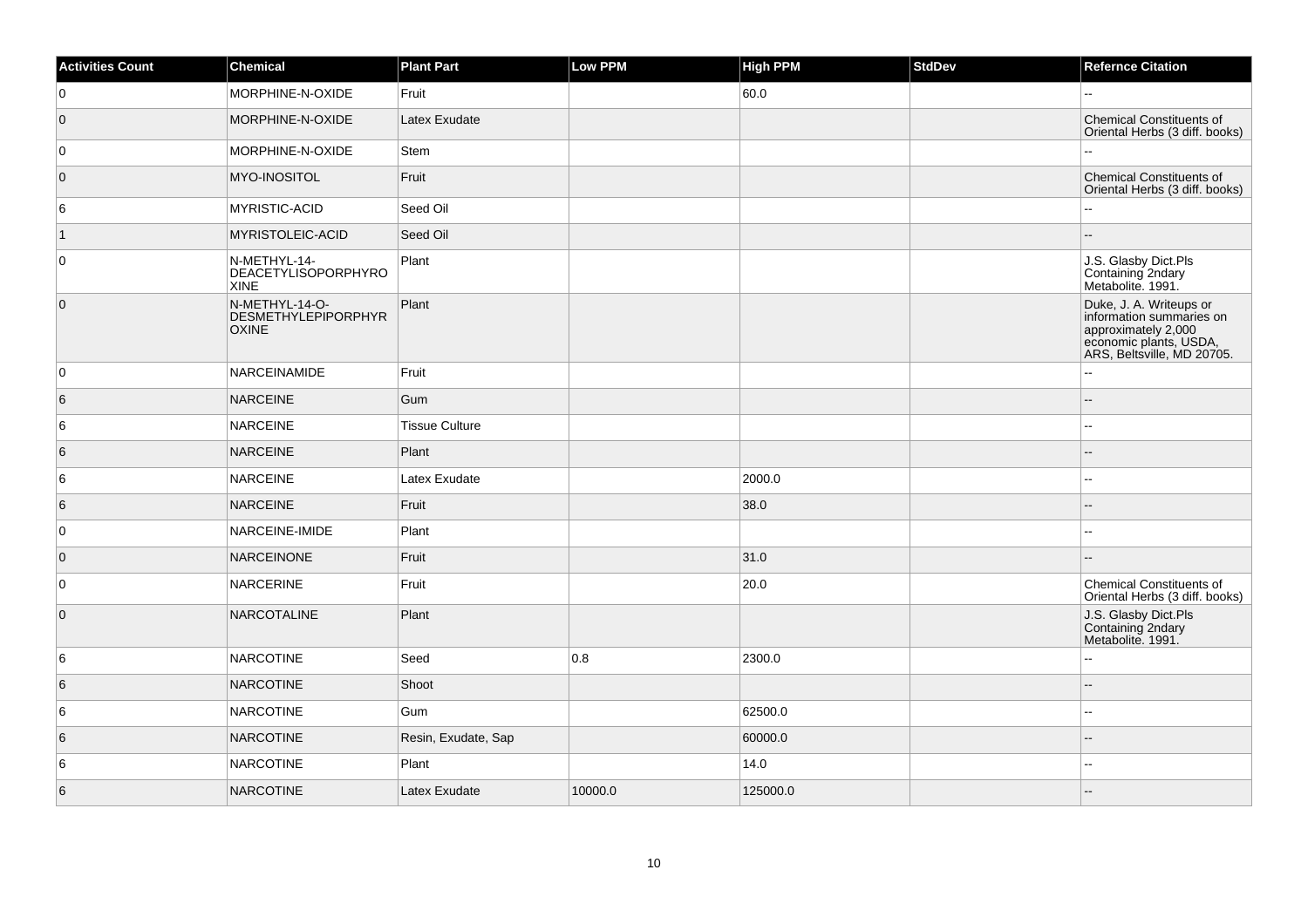| <b>Activities Count</b> | Chemical             | <b>Plant Part</b>     | Low PPM | <b>High PPM</b> | StdDev              | <b>Refernce Citation</b>                                                          |
|-------------------------|----------------------|-----------------------|---------|-----------------|---------------------|-----------------------------------------------------------------------------------|
| 6                       | <b>NARCOTINE</b>     | Fruit                 |         | 200.0           |                     | $\overline{\phantom{a}}$                                                          |
| $\overline{0}$          | NARCOTOLINE          | Plant                 |         | 167.0           |                     |                                                                                   |
| 0                       | NARCOTOLINE          | Fruit                 |         |                 |                     | --                                                                                |
| $\overline{0}$          | NARCOTOLINE          | Latex Exudate         |         |                 |                     | --                                                                                |
| 0                       | NARCOTOLINE          | Root                  |         |                 |                     |                                                                                   |
| $\vert$ 2               | <b>NEOPINE</b>       | Plant                 |         |                 |                     |                                                                                   |
| $\overline{2}$          | <b>NEOPINE</b>       | Latex Exudate         |         | 50.0            |                     | --                                                                                |
| $\vert$ 2               | <b>NEOPINE</b>       | Fruit                 |         |                 |                     |                                                                                   |
| 39                      | NIACIN               | Seed                  | 9.2     | 11.0            | -0.9544805684815751 | $\overline{\phantom{a}}$                                                          |
| 11                      | NICOTINIC-ACID       | Leaf                  |         | 1000.0          | 0.4235889253321141  | $\overline{\phantom{a}}$                                                          |
| 0                       | NONACOSAN-1,8-DIOL   | Fruit                 |         | 10.0            |                     | шш.                                                                               |
| $\overline{0}$          | NONACOSAN-1-OL       | Fruit                 |         |                 |                     |                                                                                   |
| $\overline{0}$          | NORMORPHINE          | Plant                 |         |                 |                     | --                                                                                |
| $\overline{0}$          | NORNARCEINE          | Plant                 |         |                 |                     | Father Nature's Farmacy:<br>The aggregate of all these<br>three-letter citations. |
| 0                       | NORSANGUINARINE      | <b>Tissue Culture</b> |         |                 |                     | Ξ.                                                                                |
| $\overline{2}$          | NOSCAPINE            | Gum                   |         |                 |                     | --                                                                                |
| $\overline{2}$          | <b>NOSCAPINE</b>     | Plant                 |         |                 |                     | ۵.                                                                                |
| $\vert$ 2               | NOSCAPINE            | Resin, Exudate, Sap   |         |                 |                     |                                                                                   |
| $\overline{2}$          | NOSCAPINE            | Latex Exudate         | 40000.0 | 60000.0         |                     | --                                                                                |
| $\overline{0}$          | O-METHYLSOMNIFERINE  | Inflorescence         |         |                 |                     |                                                                                   |
| 0                       | OCTACOSAN-1-OL       | Fruit                 |         |                 |                     |                                                                                   |
| $\overline{0}$          | OCTADECADIENOIC-ACID | Seed                  |         |                 |                     |                                                                                   |
| 0                       | OCTADECENOIC-ACID    | Seed                  |         |                 |                     |                                                                                   |
| 18                      | OLEIC-ACID           | Latex Exudate         |         |                 |                     |                                                                                   |
| 18                      | OLEIC-ACID           | Seed Oil              |         |                 |                     |                                                                                   |
| 18                      | OLEIC-ACID           | Seed                  | 56230.0 | 71872.0         | -0.3882701720005955 | --                                                                                |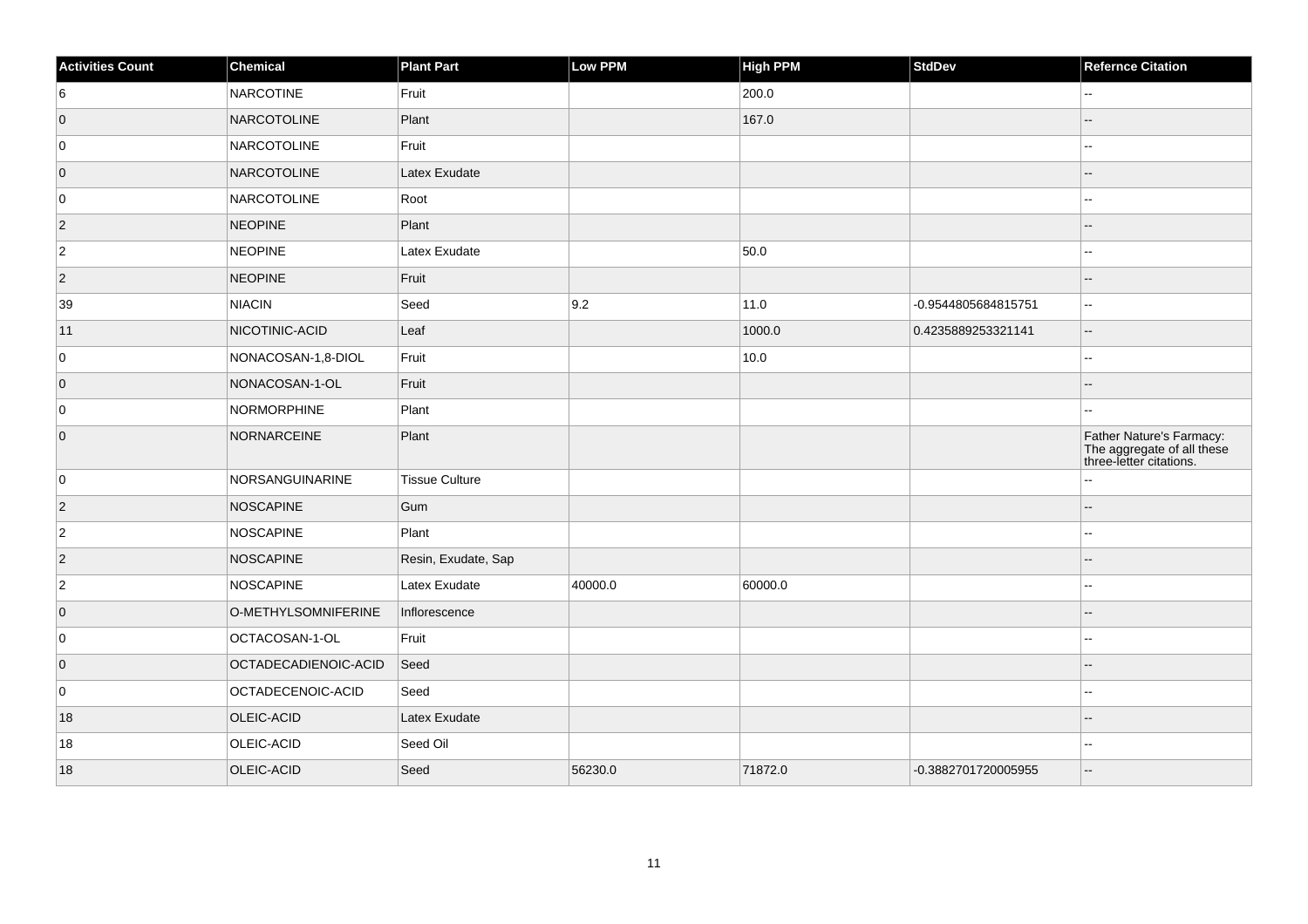| <b>Activities Count</b> | Chemical               | <b>Plant Part</b>     | <b>Low PPM</b> | <b>High PPM</b> | <b>StdDev</b>     | <b>Refernce Citation</b>                                                                                                               |
|-------------------------|------------------------|-----------------------|----------------|-----------------|-------------------|----------------------------------------------------------------------------------------------------------------------------------------|
| $\mathbf 0$             | <b>OPIONIN</b>         | Latex Exudate         |                |                 |                   | ANON. 1948-1976. The<br>Wealth of India raw materials.<br>Publications and Information<br>Directorate, CSIR, New Delhi.<br>11 volumes. |
| $\overline{0}$          | <b>OPIUM</b>           | Latex Exudate         |                |                 |                   |                                                                                                                                        |
| 0                       | <b>ORIENTALINE</b>     | Plant                 |                |                 |                   | $\overline{a}$                                                                                                                         |
| $\vert 3 \vert$         | <b>ORIPAVINE</b>       | Fruit                 |                | 1000.0          |                   |                                                                                                                                        |
| 9                       | OXALIC-ACID            | Seed                  |                | 16200.0         | 2.629403151554455 | ANON. 1948-1976. The<br>Wealth of India raw materials.<br>Publications and Information<br>Directorate, CSIR, New Delhi.<br>11 volumes. |
| $\overline{0}$          | <b>OXOSANGUINARINE</b> | <b>Tissue Culture</b> |                |                 |                   |                                                                                                                                        |
| 0                       | <b>OXYCRYPTOPINE</b>   | Plant                 |                |                 |                   | Father Nature's Farmacy:<br>The aggregate of all these<br>three-letter citations.                                                      |
| $\overline{0}$          | <b>OXYDASE</b>         | Latex Exudate         |                |                 |                   | ANON. 1948-1976. The<br>Wealth of India raw materials.<br>Publications and Information<br>Directorate, CSIR, New Delhi.<br>11 volumes. |
| $\mathbf 0$             | <b>OXYDIMORPHINE</b>   | Plant                 |                |                 |                   |                                                                                                                                        |
| $\mathbf 0$             | <b>OXYMORPHINE</b>     | Plant                 |                |                 |                   | Father Nature's Farmacy:<br>The aggregate of all these<br>three-letter citations.                                                      |
| 0                       | <b>OXYNARCOTINE</b>    | Fruit                 |                |                 |                   |                                                                                                                                        |
| $\mathbf 0$             | <b>OXYNARCOTINE</b>    | Plant                 |                |                 |                   |                                                                                                                                        |
| $\mathsf 0$             | <b>OXYSANGUINARINE</b> | Plant                 |                |                 |                   | $\sim$                                                                                                                                 |
| 25                      | P-COUMARIC-ACID        | Pericarp              |                |                 |                   |                                                                                                                                        |
| 0                       | P-VINYL-PHENOL         | Fruit                 |                |                 |                   | <b>Chemical Constituents of</b><br>Oriental Herbs (3 diff. books)                                                                      |
| $\mathbf 0$             | <b>PACODINE</b>        | Plant                 |                |                 |                   |                                                                                                                                        |
| 0                       | PALAUDINE              | Latex Exudate         |                |                 |                   |                                                                                                                                        |
| $\overline{0}$          | <b>PALAUDINE</b>       | Plant                 |                |                 |                   | Father Nature's Farmacy:<br>The aggregate of all these<br>three-letter citations.                                                      |
| 13                      | PALMITIC-ACID          | Seed Oil              |                |                 |                   |                                                                                                                                        |
| 13                      | PALMITIC-ACID          | Latex Exudate         |                |                 |                   | --                                                                                                                                     |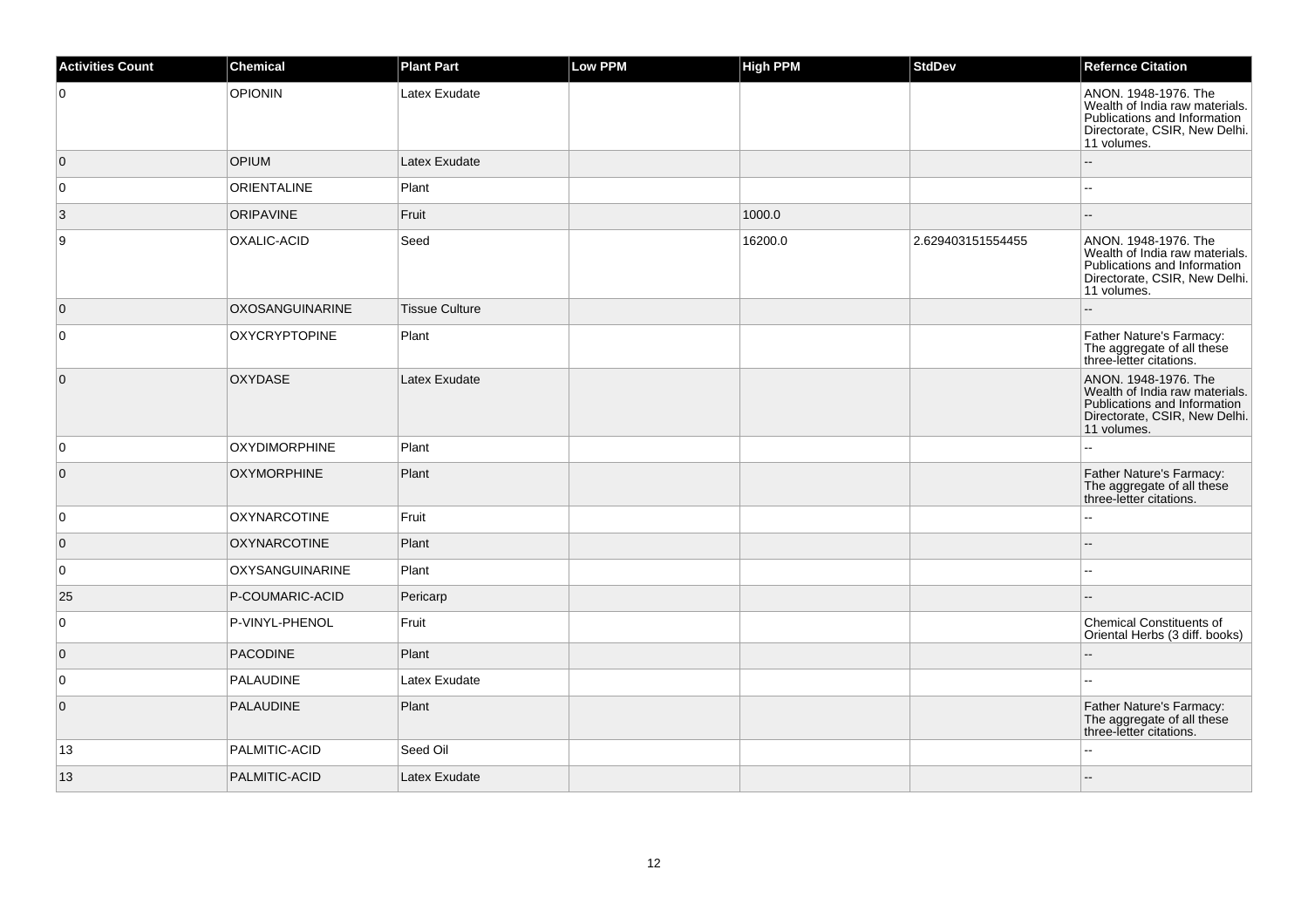| <b>Activities Count</b> | Chemical             | <b>Plant Part</b>     | Low PPM | <b>High PPM</b> | <b>StdDev</b>        | <b>Refernce Citation</b>                                                                                                               |
|-------------------------|----------------------|-----------------------|---------|-----------------|----------------------|----------------------------------------------------------------------------------------------------------------------------------------|
| 13                      | PALMITIC-ACID        | Seed                  | 38630.0 | 46620.0         | 0.26232081926786494  | L.                                                                                                                                     |
| $ 2\rangle$             | PALMITOLEIC-ACID     | Seed                  | 1300.0  | 1394.0          | -0.26500524295328565 | $\overline{a}$                                                                                                                         |
| $\vert$ 2               | PALMITOLEIC-ACID     | Seed Oil              |         |                 |                      | --                                                                                                                                     |
| $\overline{0}$          | PAPAVERALDINE        | Plant                 |         |                 |                      | Father Nature's Farmacy:<br>The aggregate of all these<br>three-letter citations.                                                      |
| $\overline{0}$          | PAPAVERALDINE        | Latex Exudate         |         |                 |                      |                                                                                                                                        |
| $\overline{0}$          | PAPAVERAMINE         | Plant                 |         |                 |                      | Father Nature's Farmacy:<br>The aggregate of all these<br>three-letter citations.                                                      |
| 26                      | <b>PAPAVERINE</b>    | Root                  |         |                 |                      |                                                                                                                                        |
| 26                      | PAPAVERINE           | Seed                  | 0.2     | 670.0           |                      | ÷.                                                                                                                                     |
| 26                      | PAPAVERINE           | <b>Tissue Culture</b> |         | 45.0            |                      |                                                                                                                                        |
| 26                      | <b>PAPAVERINE</b>    | Plant                 |         |                 |                      |                                                                                                                                        |
| 26                      | PAPAVERINE           | Resin, Exudate, Sap   |         | 4000.0          |                      |                                                                                                                                        |
| 26                      | PAPAVERINE           | Gum                   |         | 7500.0          |                      |                                                                                                                                        |
| 26                      | PAPAVERINE           | Fruit                 | 20.0    | 820.0           |                      |                                                                                                                                        |
| 26                      | PAPAVERINE           | Latex Exudate         | 5000.0  | 10000.0         |                      |                                                                                                                                        |
| $\overline{0}$          | PAPAVERRUBINE-C      | Plant                 |         |                 |                      |                                                                                                                                        |
| $\overline{0}$          | PAPAVERRUBINE-D      | Latex Exudate         |         |                 |                      |                                                                                                                                        |
| 0                       | PAPAVERRUBINE-D      | Plant                 |         |                 |                      |                                                                                                                                        |
| $\overline{0}$          | <b>PAPAVERUBINES</b> | Plant                 |         |                 |                      | Father Nature's Farmacy:<br>The aggregate of all these<br>three-letter citations.                                                      |
| 24                      | <b>PECTIN</b>        | Latex Exudate         |         |                 |                      | ANON. 1948-1976. The<br>Wealth of India raw materials.<br>Publications and Information<br>Directorate, CSIR, New Delhi.<br>11 volumes. |
| $\overline{0}$          | PENTACOSAN-7-ONE     | Fruit                 |         | 28.5            |                      | $\overline{a}$                                                                                                                         |
| $\overline{0}$          | <b>PENTOSANS</b>     | Seed                  | 30000.0 | 36000.0         | -0.889197654700376   | ANON. 1948-1976. The<br>Wealth of India raw materials.<br>Publications and Information<br>Directorate, CSIR, New Delhi.<br>11 volumes. |
| $\overline{0}$          | <b>PEROXIDASE</b>    | Latex Exudate         |         |                 |                      |                                                                                                                                        |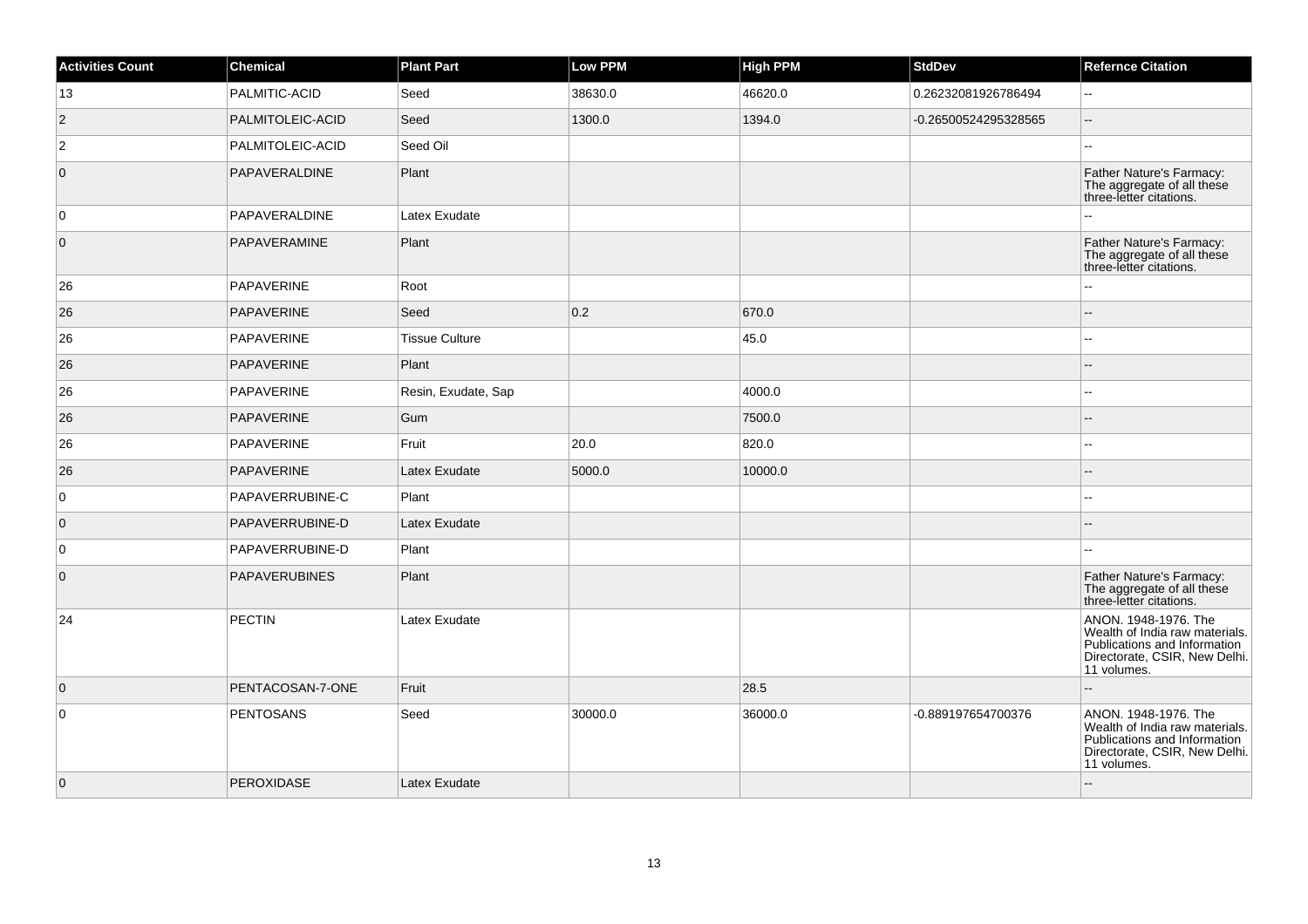| <b>Activities Count</b> | Chemical                               | <b>Plant Part</b>      | Low PPM  | <b>High PPM</b> | <b>StdDev</b>        | <b>Refernce Citation</b>                                                                                                               |
|-------------------------|----------------------------------------|------------------------|----------|-----------------|----------------------|----------------------------------------------------------------------------------------------------------------------------------------|
| $\overline{7}$          | PHENYLALANINE                          | Seed                   | 8820.0   | 9461.0          | -0.24832088153969623 |                                                                                                                                        |
| $\overline{0}$          | PHENYLALANINE-<br><b>DECARBOXYLASE</b> | Latex Exudate          |          |                 |                      |                                                                                                                                        |
| 4                       | PHOSPHORIC-ACID                        | Latex Exudate          |          |                 |                      | ANON, 1948-1976. The<br>Wealth of India raw materials.<br>Publications and Information<br>Directorate, CSIR, New Delhi.<br>11 volumes. |
| $\overline{4}$          | <b>PHOSPHORUS</b>                      | Seed                   | 8290.0   | 9277.0          | 1.0368589821266212   |                                                                                                                                        |
| 0                       | <b>PHYTATE</b>                         | Seed                   | 21890.0  | 23290.0         | 1.3787678314626066   | $\sim$                                                                                                                                 |
| $\vert$ 2               | <b>PHYTOSTEROLS</b>                    | Seed                   | 890.0    | 955.0           | -0.3885675277621441  |                                                                                                                                        |
| 0                       | <b>PORPHYROXINE</b>                    | Fruit                  |          |                 |                      | $\sim$                                                                                                                                 |
| 14                      | <b>POTASSIUM</b>                       | Seed                   | 5250.0   | 8179.0          | -0.38616474942864093 | $\sim$                                                                                                                                 |
| 0                       | <b>PROLINE</b>                         | Seed                   | 10620.0  | 11392.0         | 0.011029112372475834 | $\overline{\phantom{a}}$                                                                                                               |
| $\mathbf 0$             | <b>PROTEASE</b>                        | Latex Exudate          |          |                 |                      | ANON. 1948-1976. The<br>Wealth of India raw materials.<br>Publications and Information<br>Directorate, CSIR, New Delhi.<br>11 volumes. |
| $\mathbf 0$             | <b>PROTEIN</b>                         | Seed                   | 175256.0 | 198532.0        | -0.3136921431131898  |                                                                                                                                        |
| 24                      | <b>PROTOPINE</b>                       | <b>Tissue Culture</b>  |          |                 |                      |                                                                                                                                        |
| 24                      | <b>PROTOPINE</b>                       | Fruit                  |          |                 |                      |                                                                                                                                        |
| $\overline{0}$          | <b>PSEUDOMORPHINE</b>                  | Plant                  |          |                 |                      | Father Nature's Farmacy:<br>The aggregate of all these<br>three-letter citations.                                                      |
| $\vert$ 1               | PYRROLIDINE                            | Latex Exudate          |          |                 |                      | <b>Chemical Constituents of</b><br>Oriental Herbs (3 diff. books)                                                                      |
| $\overline{0}$          | QUERCETIN-3-<br><b>GENTIOBIOSIDE</b>   | Flower                 |          |                 |                      |                                                                                                                                        |
| 0                       | R-RETICULINE                           | Latex Exudate          |          |                 |                      | $\sim$                                                                                                                                 |
| $\overline{0}$          | <b>R-RETICULINE</b>                    | Leaf                   |          |                 |                      |                                                                                                                                        |
| $\mathbf 0$             | R-RETICULINE                           | <b>Sprout Seedling</b> |          |                 |                      |                                                                                                                                        |
| $\mathbf 0$             | <b>R-RETICULINE</b>                    | Shoot                  |          |                 |                      |                                                                                                                                        |
| 10                      | <b>RETICULINE</b>                      | Fruit                  |          |                 |                      |                                                                                                                                        |
| 10                      | <b>RETICULINE</b>                      | Plant                  |          |                 |                      |                                                                                                                                        |
| 10                      | <b>RETICULINE</b>                      | Latex Exudate          |          |                 |                      |                                                                                                                                        |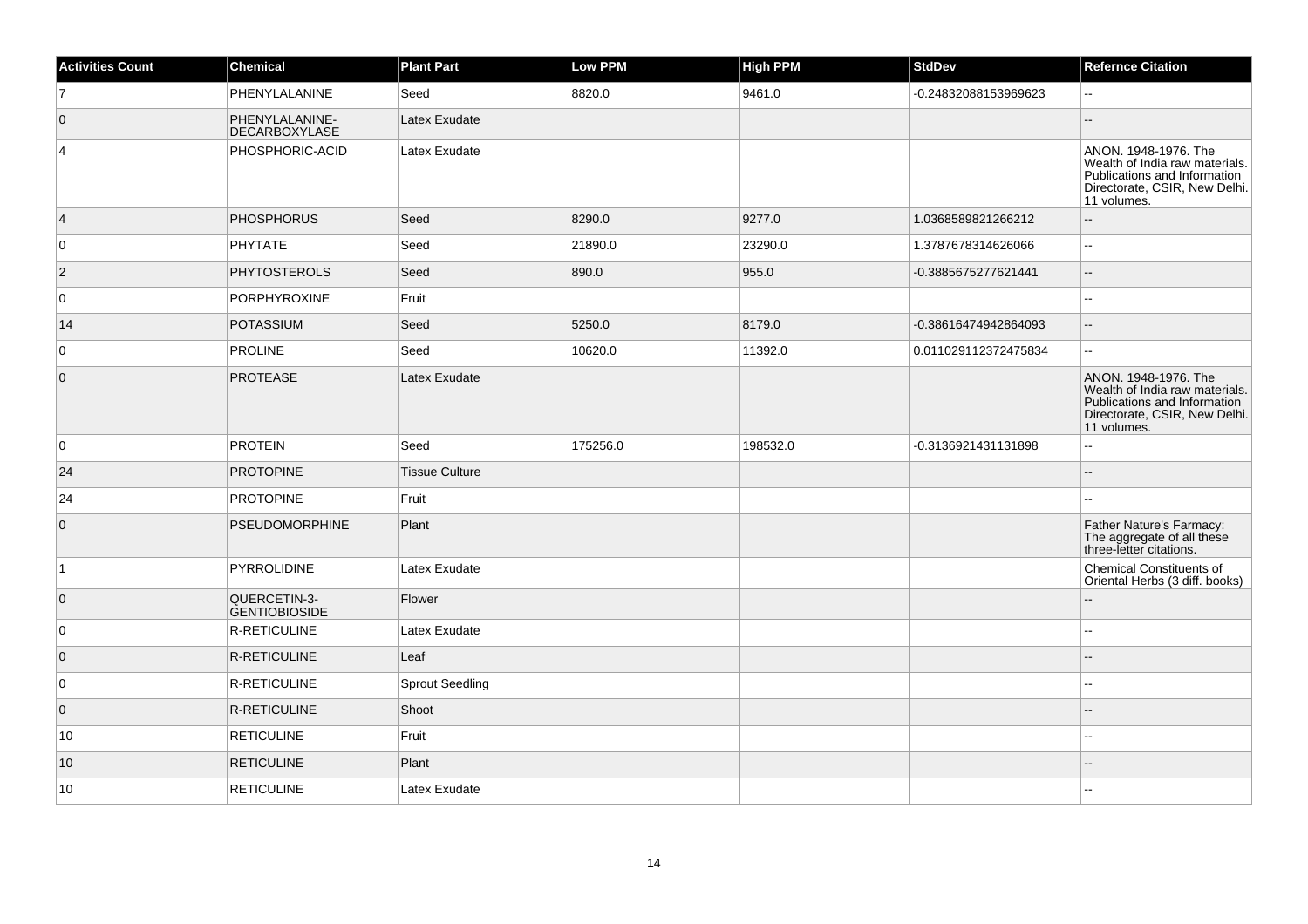| <b>Activities Count</b> | <b>Chemical</b>      | <b>Plant Part</b>     | <b>Low PPM</b> | <b>High PPM</b> | StdDev               | <b>Refernce Citation</b>                                                                                                                                                 |
|-------------------------|----------------------|-----------------------|----------------|-----------------|----------------------|--------------------------------------------------------------------------------------------------------------------------------------------------------------------------|
| $\vert 3 \vert$         | <b>RHOEADINE</b>     | Plant                 |                |                 |                      | $\overline{a}$                                                                                                                                                           |
| 3                       | <b>RHOEADINE</b>     | Fruit                 |                |                 |                      | шш.                                                                                                                                                                      |
| 15                      | <b>RIBOFLAVIN</b>    | Seed                  | 1.6            | 1.93            | -0.6109902953396645  | $\sim$ $\sim$                                                                                                                                                            |
| 0                       | <b>ROEMERINE</b>     | Plant                 |                |                 |                      | Father Nature's Farmacy:<br>The aggregate of all these<br>three-letter citations.                                                                                        |
| $\overline{0}$          | S-RETICULINE         | Shoot                 |                |                 |                      | --                                                                                                                                                                       |
| 0                       | S-RETICULINE         | Latex Exudate         |                |                 |                      |                                                                                                                                                                          |
| $\overline{0}$          | S-RETICULINE         | Leaf                  |                |                 |                      |                                                                                                                                                                          |
| $\overline{7}$          | <b>SALICYLATES</b>   | Seed                  |                | 0.0             | -0.3401776874861938  | ш.                                                                                                                                                                       |
| $\mathbf 0$             | SALUTARIDINE         | Plant                 |                |                 |                      | Jeffery B. Harborne and H.<br>Baxter, eds. 1983.<br>Phytochemical Dictionary. A<br>Handbook of Bioactive<br>Compounds from Plants.<br>Taylor & Frost, London. 791<br>pp. |
| $\mathbf 0$             | SALUTARIDINE         | Shoot                 |                |                 |                      | L.                                                                                                                                                                       |
| $\overline{0}$          | SALUTARIDINE         | Leaf                  |                |                 |                      | 4                                                                                                                                                                        |
| 0                       | SALUTARIDINE         | Latex Exudate         |                |                 |                      | ÷÷.                                                                                                                                                                      |
| $\overline{0}$          | SALUTARIDINOL        | Plant                 |                |                 |                      | Father Nature's Farmacy:<br>The aggregate of all these<br>three-letter citations.                                                                                        |
| $\mathbf 0$             | SALUTARIDINOLE       | Plant                 |                |                 |                      | --                                                                                                                                                                       |
| 48                      | SANGUINARINE         | Root                  |                |                 |                      |                                                                                                                                                                          |
| 48                      | SANGUINARINE         | <b>Tissue Culture</b> |                |                 |                      |                                                                                                                                                                          |
| 48                      | <b>SANGUINARINE</b>  | Leaf                  |                |                 |                      |                                                                                                                                                                          |
| 48                      | SANGUINARINE         | Stem                  |                |                 |                      |                                                                                                                                                                          |
| 48                      | SANGUINARINE         | Plant                 |                |                 |                      | Jeffery B. Harborne and H.<br>Baxter, eds. 1983.<br>Phytochemical Dictionary. A<br>Handbook of Bioactive<br>Compounds from Plants.<br>Taylor & Frost, London. 791<br>pp. |
| $\mathbf 0$             | <b>SEDOHEPTULOSE</b> | Fruit                 |                |                 |                      | Chemical Constituents of<br>Oriental Herbs (3 diff. books)                                                                                                               |
| $\vert$ 1               | <b>SERINE</b>        | Seed                  | 9870.0         | 10588.0         | 0.002624156751364612 | цú.                                                                                                                                                                      |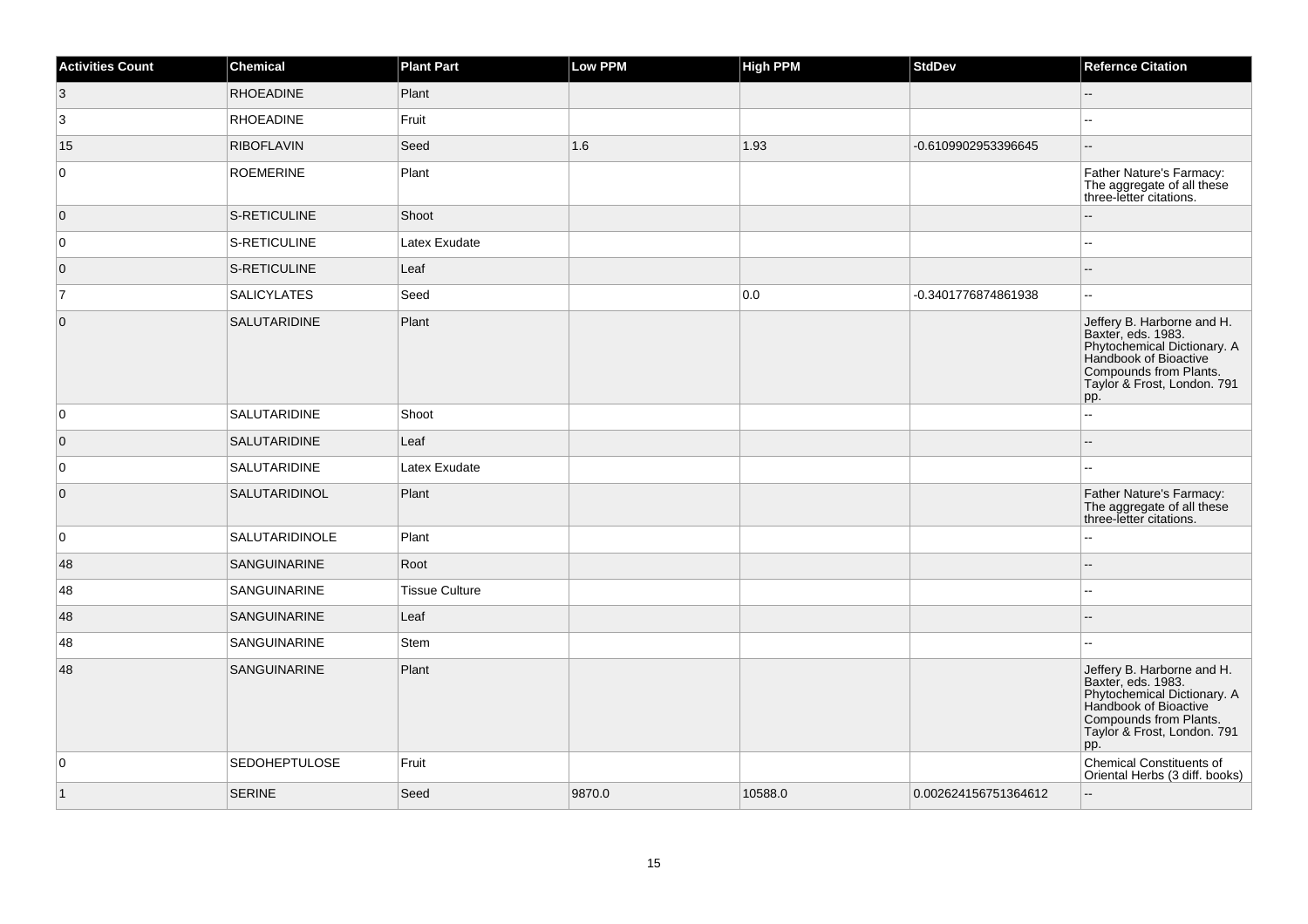| <b>Activities Count</b> | <b>Chemical</b>                          | <b>Plant Part</b> | Low PPM | <b>High PPM</b> | <b>StdDev</b>        | <b>Refernce Citation</b>                                                                                                                 |
|-------------------------|------------------------------------------|-------------------|---------|-----------------|----------------------|------------------------------------------------------------------------------------------------------------------------------------------|
| 9                       | SINAPIC-ACID                             | Pericarp          |         |                 |                      | $\mathbf{u}$                                                                                                                             |
| $\mathbf{0}$            | <b>SITOSTEROL</b>                        | Latex Exudate     |         |                 |                      | ANON. 1948-1976. The<br>Wealth of India raw materials.<br>Publications and Information<br>Directorate, CSIR, New Delhi.<br>11 volumes.   |
| $\vert$ 1               | SODIUM                                   | Seed              | 155.0   | 300.0           | -0.23949097118534637 | $\overline{a}$                                                                                                                           |
| $\mathbf{2}$            | <b>SOMNIFERINE</b>                       | Inflorescence     |         |                 |                      | $\sim$                                                                                                                                   |
| 10                      | <b>SQUALENE</b>                          | Seed              |         | 59.0            | -1.1722641630833899  | ANON, 1948-1976. The<br>Wealth of India raw materials.<br>Publications and Information<br>Directorate, CSIR, New Delhi.<br>11 volumes.   |
| 8                       | STEARIC-ACID                             | Seed              | 5890.0  | 8036.0          | -0.39103612812530036 | $\sim$                                                                                                                                   |
| 8                       | STEARIC-ACID                             | Latex Exudate     |         |                 |                      | ÷.                                                                                                                                       |
| 8                       | STEARIC-ACID                             | Seed Oil          |         |                 |                      |                                                                                                                                          |
| 0                       | <b>STEPHOLIDINE</b>                      | Latex Exudate     |         |                 |                      |                                                                                                                                          |
| $\mathbf{0}$            | <b>STEPHOLIDINE</b>                      | Plant             |         |                 |                      |                                                                                                                                          |
| 12                      | <b>STIGMASTEROL</b>                      | Seed              | 50.0    | 55.0            | -0.46035749483774474 | Spiller, G. A. 1996 (Spiller, G.<br>A. Ed. 1996. CRC Handbook<br>of Lipids in Human Nutrition.<br>CRC Press. Boca Raton, FL.<br>233 pp.) |
| $\overline{0}$          | SUCCINATE-<br><b>DEHYDROGENASE</b>       | Latex Exudate     |         |                 |                      |                                                                                                                                          |
| $\overline{7}$          | SUCCINIC-ACID                            | Latex Exudate     |         |                 |                      | ANON. 1948-1976. The<br>Wealth of India raw materials.<br>Publications and Information<br>Directorate, CSIR, New Delhi.<br>11 volumes.   |
| 0                       | SULFURIC-ACID                            | Latex Exudate     |         |                 |                      | ANON. 1948-1976. The<br>Wealth of India raw materials.<br>Publications and Information<br>Directorate, CSIR, New Delhi.<br>11 volumes.   |
| 6                       | TARTARIC-ACID                            | Latex Exudate     |         |                 |                      | ANON. 1948-1976. The<br>Wealth of India raw materials.<br>Publications and Information<br>Directorate, CSIR, New Delhi.<br>11 volumes.   |
| $\overline{0}$          | TETRAHYDROCOLUMBAMI Latex Exudate<br>NE. |                   |         |                 |                      | $\sim$                                                                                                                                   |
| 9                       | <b>TETRAHYDROPALMATINE</b>               | Plant             |         |                 |                      |                                                                                                                                          |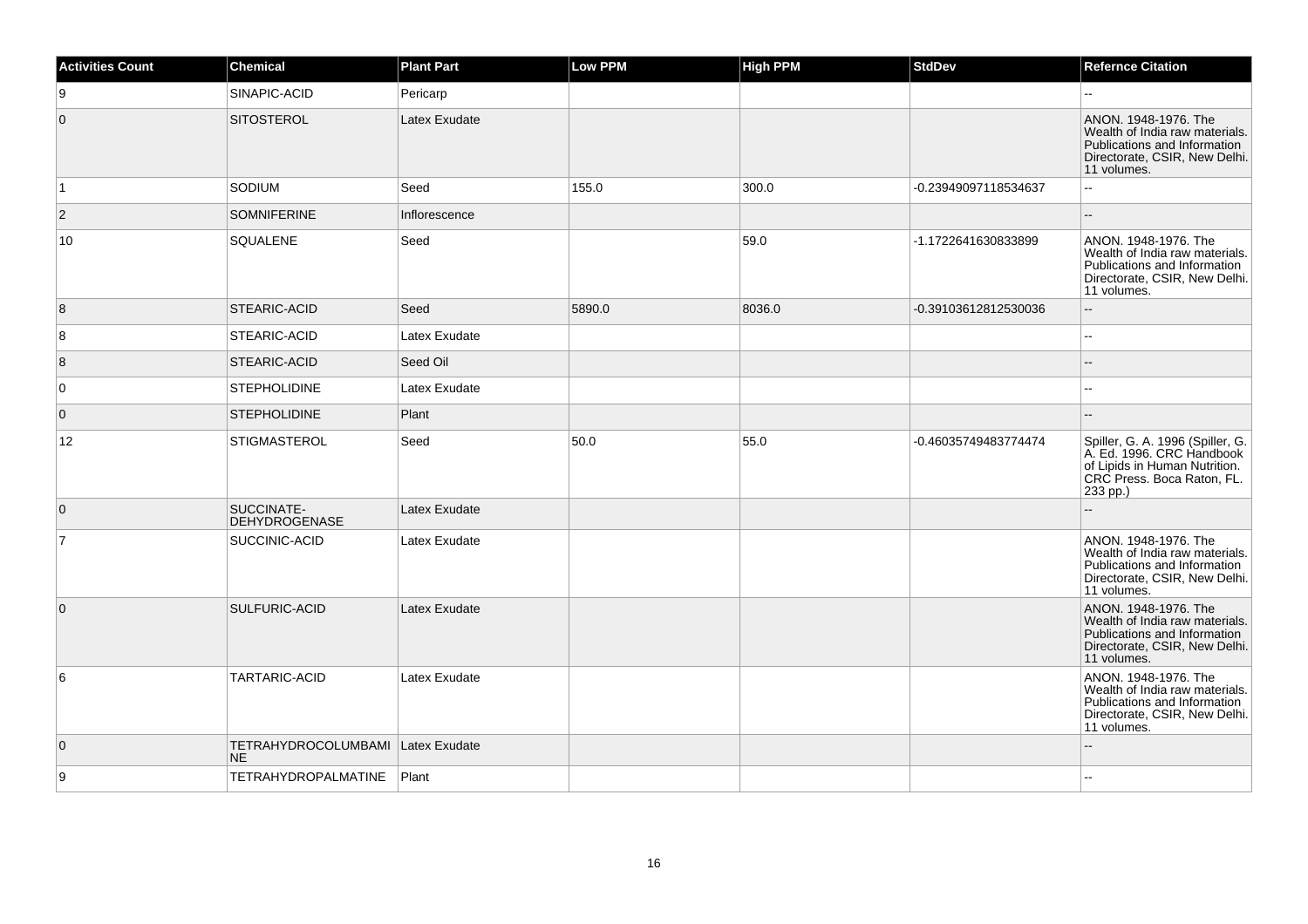| <b>Activities Count</b> | Chemical                          | <b>Plant Part</b>     | Low PPM | <b>High PPM</b> | <b>StdDev</b>        | <b>Refernce Citation</b>                                                                                                               |
|-------------------------|-----------------------------------|-----------------------|---------|-----------------|----------------------|----------------------------------------------------------------------------------------------------------------------------------------|
| $\overline{0}$          | <b>TETRAHYDROPAPAVERIN</b><br>E   | Plant                 |         |                 |                      |                                                                                                                                        |
| 7                       | THEBAINE                          | <b>Tissue Culture</b> | 20.0    | 45.0            |                      |                                                                                                                                        |
| 7                       | <b>THEBAINE</b>                   | Latex Exudate         | 1000.0  | 25000.0         |                      |                                                                                                                                        |
| $\vert$ 7               | <b>THEBAINE</b>                   | Seed                  | 10.0    | 410.0           |                      | 4                                                                                                                                      |
| $\overline{7}$          | <b>THEBAINE</b>                   | Hypocotyl             |         |                 |                      |                                                                                                                                        |
| $\overline{7}$          | <b>THEBAINE</b>                   | Root                  |         |                 |                      | ÷.                                                                                                                                     |
| 7                       | <b>THEBAINE</b>                   | Fruit                 |         | 7800.0          |                      |                                                                                                                                        |
| 7                       | THEBAINE                          | Gum                   |         | 22500.0         |                      |                                                                                                                                        |
| 7                       | <b>THEBAINE</b>                   | Resin, Exudate, Sap   |         | 17300.0         |                      |                                                                                                                                        |
| 7                       | <b>THEBAINE</b>                   | Leaf                  |         |                 |                      |                                                                                                                                        |
| $\overline{7}$          | THEBAINE                          | Stem                  |         |                 |                      |                                                                                                                                        |
| $\vert$ 7               | <b>THEBAINE</b>                   | Inflorescence         |         |                 |                      | 4                                                                                                                                      |
| 7                       | <b>THEBAINE</b>                   | Shoot                 |         |                 |                      |                                                                                                                                        |
| 7                       | <b>THEBAINE</b>                   | Plant                 |         |                 |                      | ÷.                                                                                                                                     |
| $\overline{0}$          | THEBAOL                           | Plant                 |         |                 |                      |                                                                                                                                        |
| 0                       | THEBAOL                           | Latex Exudate         |         |                 |                      | $\overline{a}$                                                                                                                         |
| 31                      | <b>THIAMIN</b>                    | Seed                  | 7.8     | 9.9             | 0.7911069322871558   | $-$                                                                                                                                    |
| $\overline{4}$          | <b>THREONINE</b>                  | Seed                  | 9050.0  | 9708.0          | 0.35132307430924015  | --                                                                                                                                     |
| $\overline{0}$          | <b>TOCOPHEROLS</b>                | Seed                  |         | 200.0           | -0.5714302102468665  | ANON. 1948-1976. The<br>Wealth of India raw materials.<br>Publications and Information<br>Directorate, CSIR, New Delhi.<br>11 volumes. |
| 29                      | <b>TRYPTOPHAN</b>                 | Seed                  | 2550.0  | 2735.0          | -0.20124145083987593 | 44                                                                                                                                     |
| 8                       | <b>TYROSINE</b>                   | Seed                  | 6810.0  | 7305.0          | -0.10104412588518938 | $-$                                                                                                                                    |
| 0                       | <b>TYROSINE-</b><br>DECARBOXYLASE | Latex Exudate         |         |                 |                      |                                                                                                                                        |
| $\overline{0}$          | <b>UREASE</b>                     | Latex Exudate         |         |                 |                      | ANON. 1948-1976. The<br>Wealth of India raw materials.<br>Publications and Information<br>Directorate, CSIR, New Delhi.<br>11 volumes. |
| 3                       | <b>VALINE</b>                     | Seed                  | 12870.0 | 13806.0         | 0.2210059089928253   | L.                                                                                                                                     |